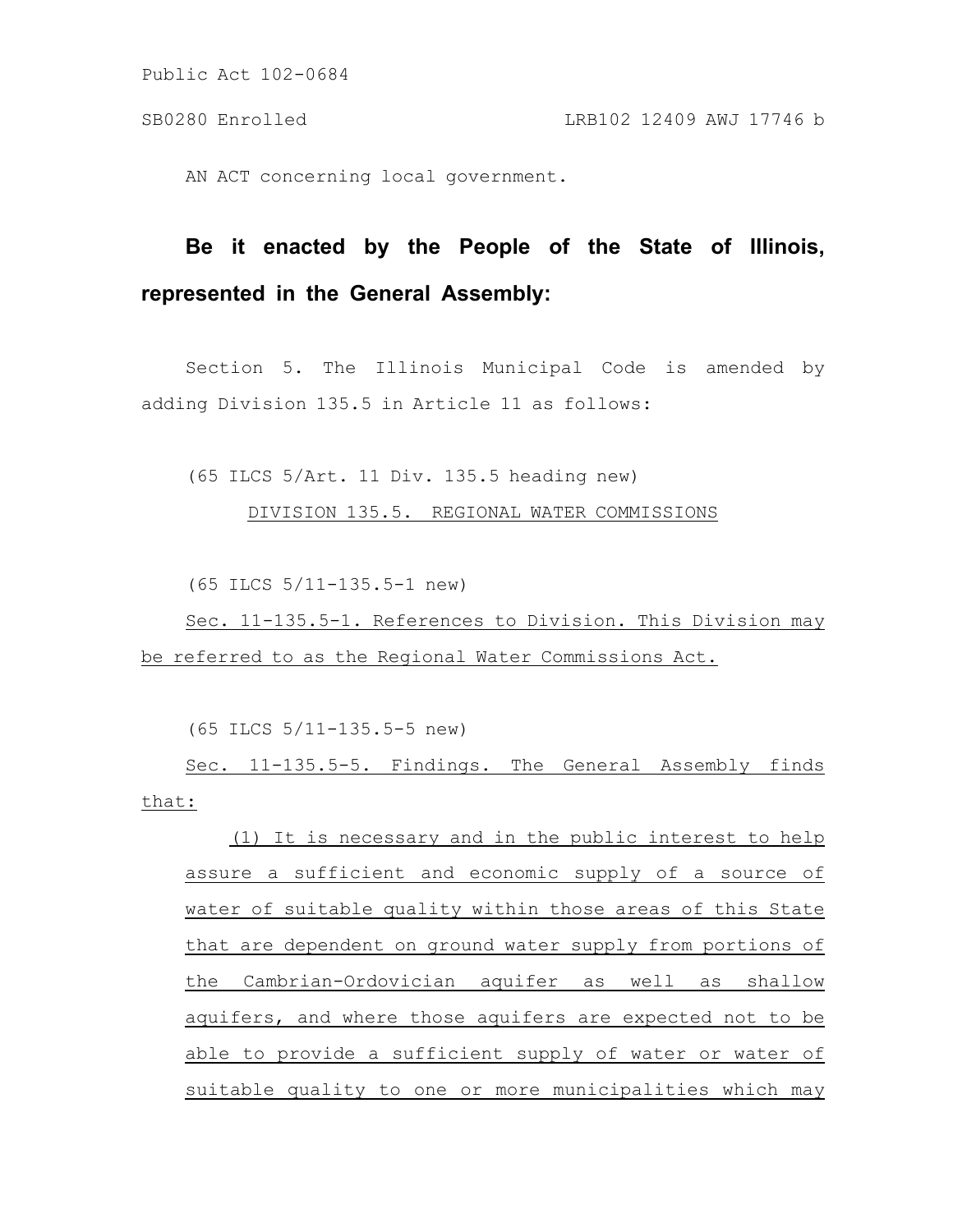be located in more than a single county, and where, because of economic development and population growth and proximity to large urban centers, the health, safety, and welfare of the residents is threatened by the continuing reduction in the amount of ground water and quality of ground water that can be obtained from the aquifers.

(2) Because of a need to provide such municipalities a continuing, available, and adequate source and supply of water on an economically viable basis, it is necessary and desirable to establish a different structure for municipalities in the affected region to jointly establish a source of water supply and the necessary waterworks and other supporting facilities as needed to provide a reliable, sustainable, and high-quality source of water on a cost-effective basis.

(3) It is not the intent of the General Assembly to interfere with the structure and operation of other water commissions and county water commissions already existing around the State on the effective date of this amendatory Act of the 102nd General Assembly or to interfere with the power of municipalities to provide for the retail distribution of water to its residents or the customers of its water systems.

(4) It is in the State's best interest to provide for a sufficient and economic supply of water to such areas.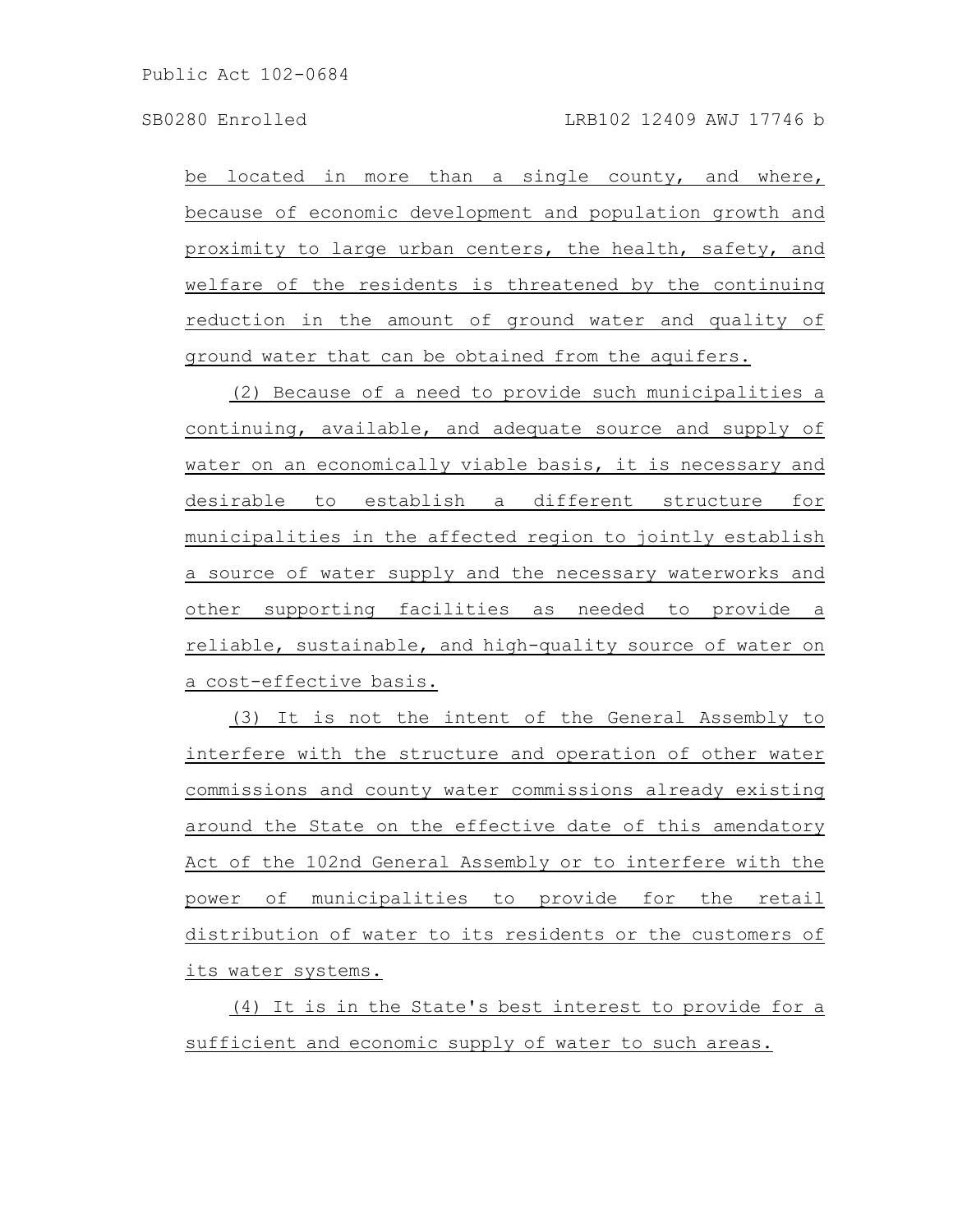## SB0280 Enrolled LRB102 12409 AWJ 17746 b

(65 ILCS 5/11-135.5-10 new)

Sec. 11-135.5-10. Regional water commissions. Municipalities may enter into joint efforts to acquire, develop, and operate a waterworks system or a common source of supply of water, or both, through intergovernmental cooperation in a regional water commission as provided in this Division.

(65 ILCS 5/11-135.5-15 new)

Sec. 11-135.5-15. Establishment of commission; members; initial costs and funding.

(a) Establishment of commission. Two or more municipalities, at least one of which is located in whole or in part in the county of Cook, Kane, Kendall, Lake, McHenry, or Will and has 140,000 or more inhabitants at the time of establishment of a regional water commission, excluding cities of 500,000 or more inhabitants, may acquire, either by purchase or construction, a waterworks system or a common source of supply of water, or both, and may operate jointly a waterworks system or a common source of supply of water, or both, and improve and extend the same, as provided in this Division. The municipality meeting the requirement to have 140,000 or more inhabitants as required by this paragraph must have attained that population as of the effective date of this amendatory Act of the 102nd General Assembly.

The corporate authorities of the municipalities desiring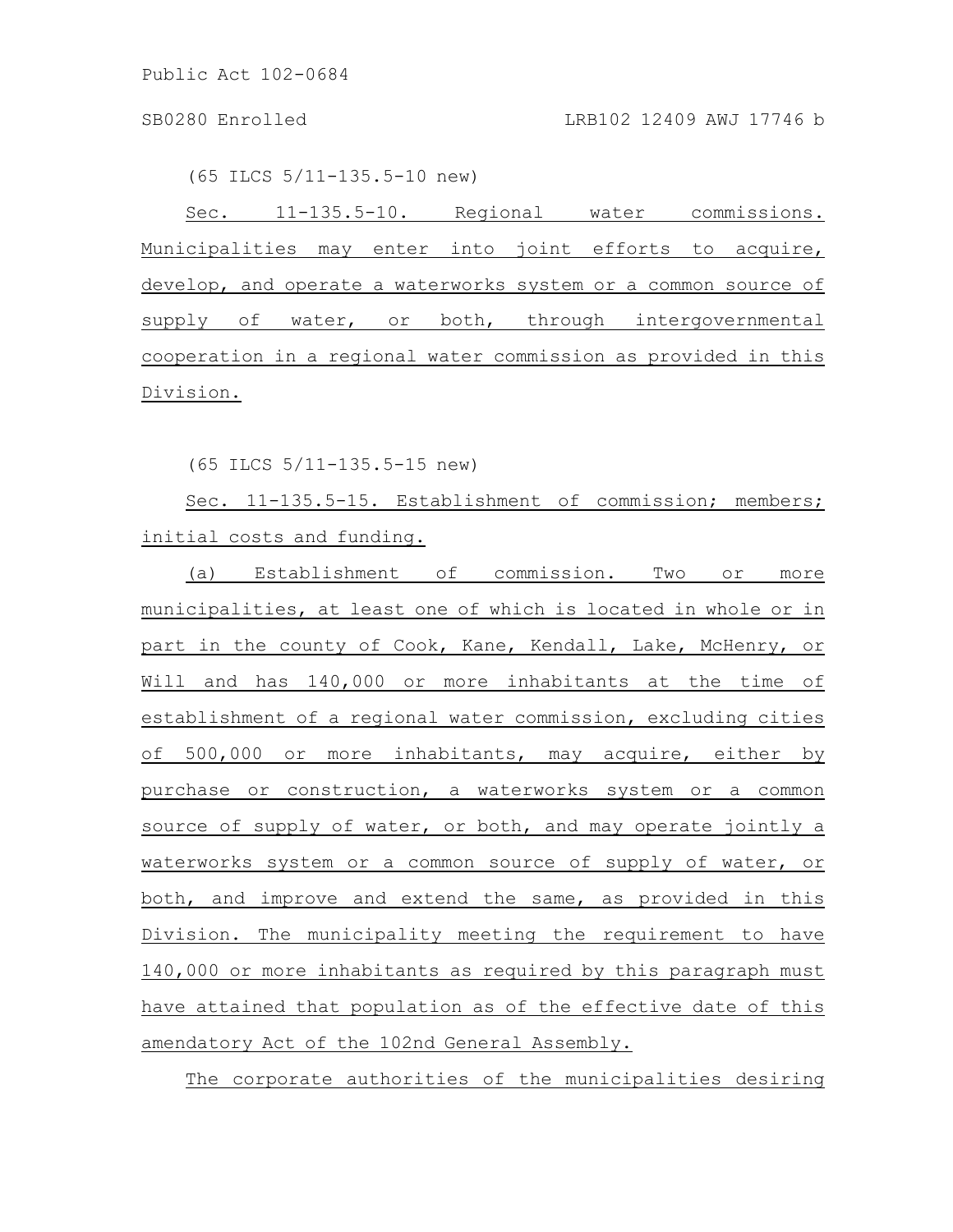to avail themselves of the provisions of this Division shall establish a regional water commission by adopting an ordinance determining and electing to acquire and operate jointly a waterworks system or a common source of supply of water, or both, as the case may be, and approving an intergovernmental agreement among the municipalities establishing the regional water commission. This agreement may be amended at any time upon the adoption of concurring ordinances by the corporate authorities of all member municipalities.

(b) Addition or withdrawal of members; dissolution. The agreement may provide for additional municipalities to join the commission upon adoption of an ordinance by the corporate authorities of the joining municipality and, upon such consents, conditions, and approvals of the board of commissioners and of existing member municipalities as shall be provided in the agreement. The agreement shall provide the manner and terms on which a municipality may withdraw from membership in the commission and on which the commission may terminate and dissolve in whole or in part.

(c) Filing of agreement. Promptly upon entering into the agreement or any amendment to it, a copy of such agreement or amendment shall be filed in the office of the Secretary of State. Promptly upon the addition or withdrawal of a municipality, or, upon the dissolution of the commission, that fact shall be certified by an officer of the commission to the Secretary of State.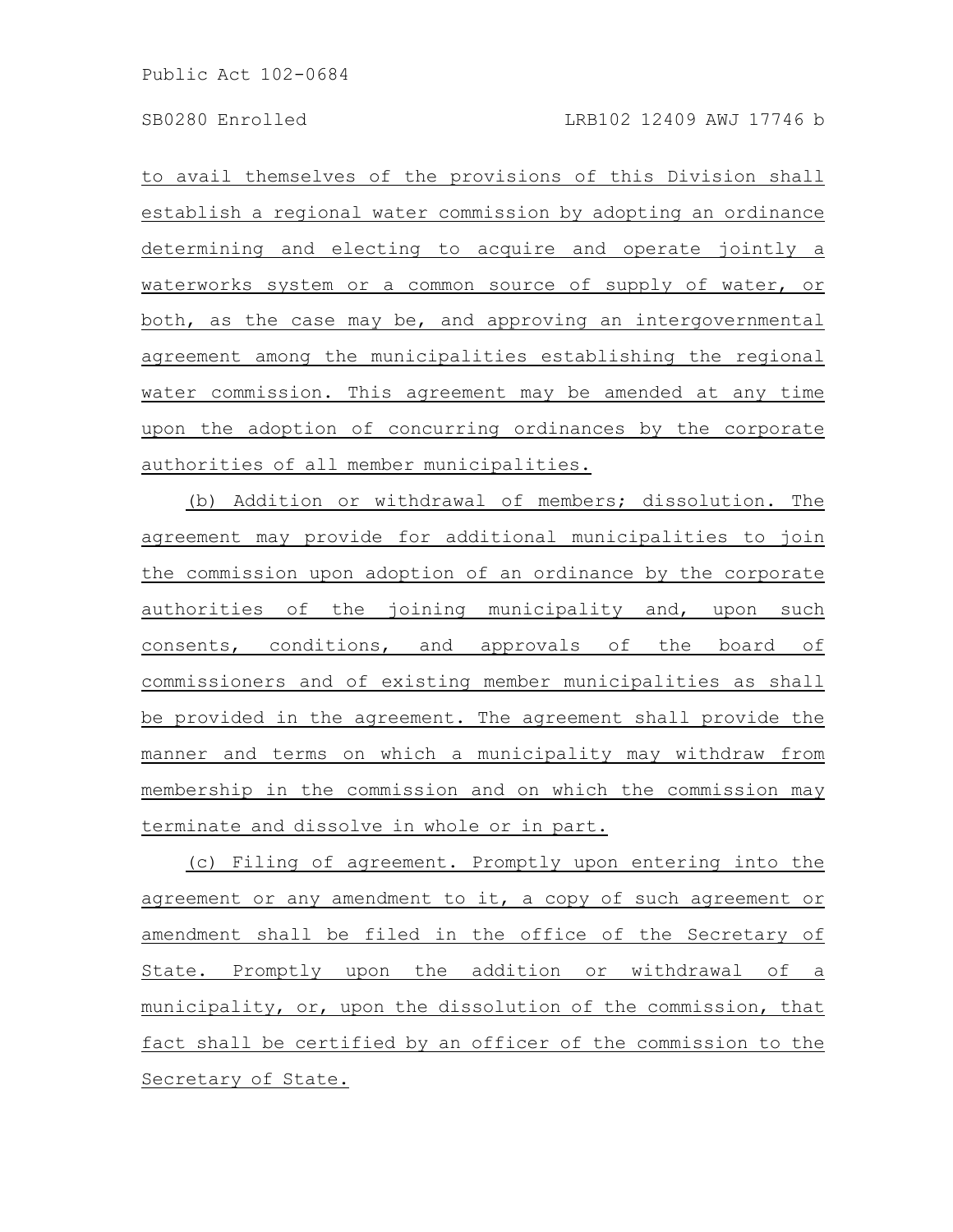(d) Development costs. A municipality whose corporate authorities adopted an ordinance and approved an intergovernmental agreement to acquire and operate jointly a waterworks system or a common source of supply of water, or both, as the case may be, under the provisions of this Division, may from time to time pay, advance, or obligate itself to the commission to bear a proportionate share of the development costs, including principal and interest, of any project proposed by the commission, including plans, feasibility reports, and engineering, even if the project is never constructed or water is never supplied by the commission to such municipality.

Whenever the corporate authorities of a municipality determine that the municipality will pay, advance, or be obligated for its proportionate share of development costs as provided in this subsection, they shall adopt an ordinance declaring their intention that the municipality will do so, fix the maximum amount of the municipality's share of the cost the municipality proposes to pay or that the municipality will advance or to obligate the municipality for, the period over which it is proposed to pay the obligation (not exceeding 10 years), and the maximum amount to be paid annually, if such obligation is to be paid in installments. The time of payment of any such installment obligation may be extended for a period not exceeding 10 years from the final maturity date of the original obligation. On and after the date such ordinance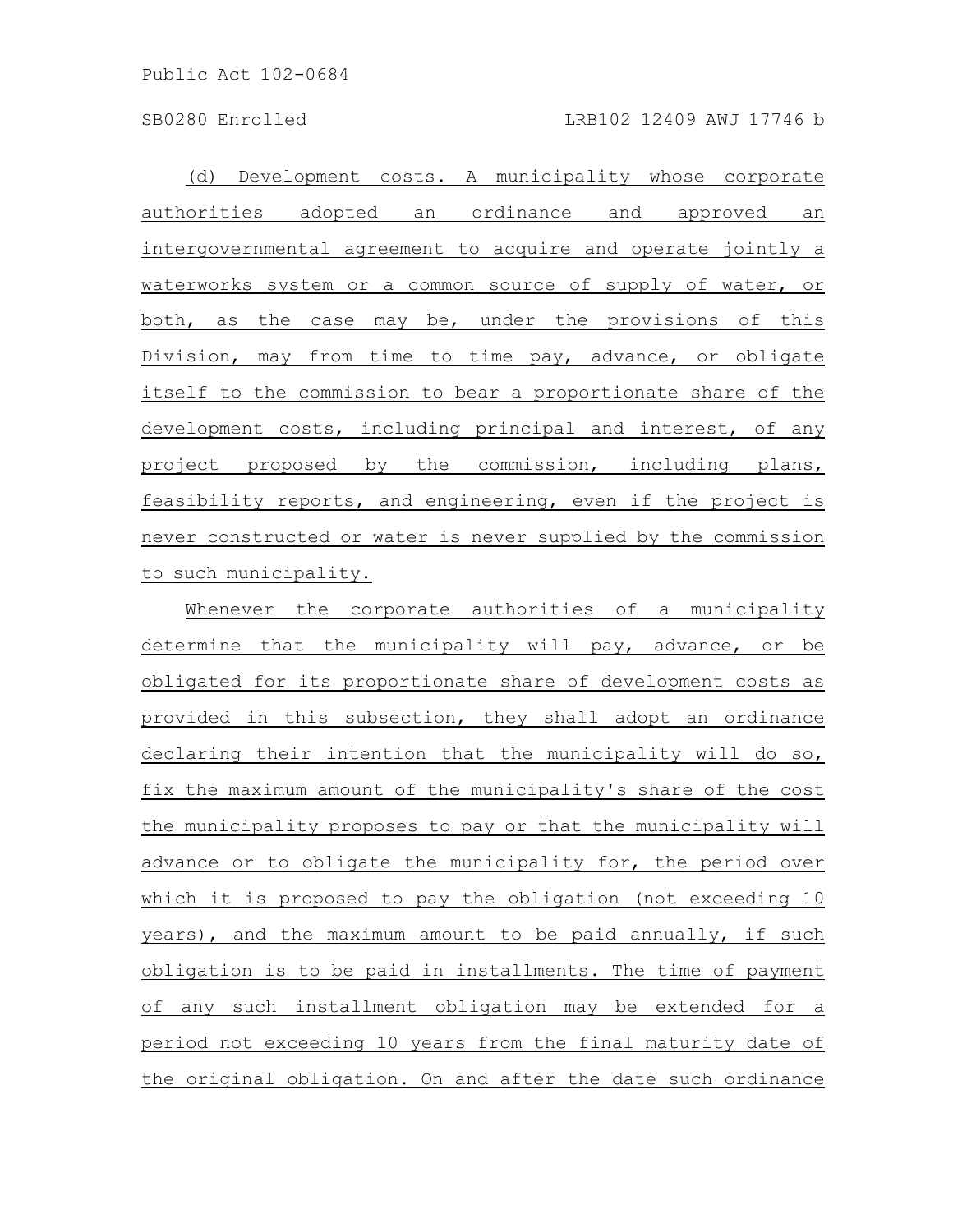becomes effective, the municipality shall include an amount sufficient to pay the annual installments of its obligation each year in the next succeeding appropriation ordinances. The commission may require that if any such municipality whose corporate authorities determined to pay, to advance, or to obligate the municipality to the commission for development costs defaults in such payments, advances, or obligations, then the remaining municipalities whose corporate authorities have determined to pay, to advance, or to obligate the respective municipalities to the commission for development costs will be required to pay for all or a portion of the payments, advances by, or obligations of the defaulting municipality. No prior appropriation shall be required for the corporate authorities of a municipality to authorize the payments, advances, or obligations herein provided for.

Whenever the corporate authorities of a municipality have obligated the municipality for development costs as herein provided and after the effective date of the ordinance under which the municipality became obligated for a specific amount for development costs of a project and after approval of such obligation by the commission, the commission is authorized to borrow funds temporarily for payment of such development costs in advance of permanent financing. The commission may from time to time and pursuant to an appropriate ordinance or resolution borrow money and issue its interim notes to evidence borrowings for such purpose, including all necessary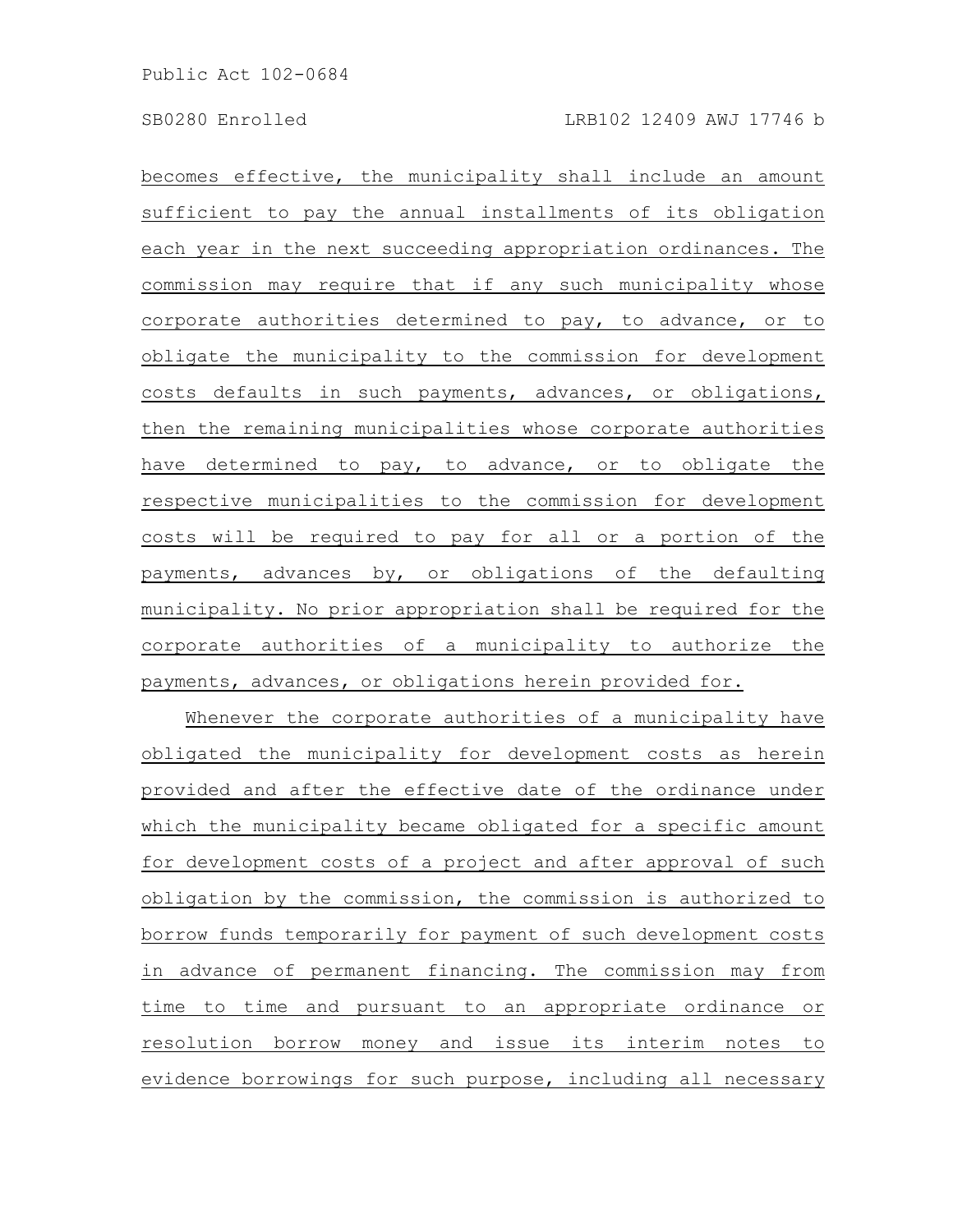and incidental expenses in connection therewith.

An ordinance or resolution authorizing the issuance of such notes shall describe the project and the development costs to be undertaken and specify the principal amount, rate of interest as authorized under Section 2 of the Bond Authorization Act, and the maturity date, which shall coincide with the due date of the obligations or the installments thereof incurred by the respective municipalities pursuant to this Section not, however, to exceed 10 years from date.

Contemporaneously with the issuance of revenue bonds under Section 11-135.5-30, all outstanding interim notes issued for development costs of a project though they have not then matured shall be paid, both principal and interest to date of payment, from funds derived from the sale of revenue bonds for the permanent financing of any such project for which interim notes may have been issued and such interim notes shall be surrendered and cancelled, or, in the alternative, the commission may determine to pay such interim notes out of receipts from other sources available to the commission, including grants and loans.

Whenever a member municipality has incurred development costs for a project and has advanced funds or otherwise obligated itself for the payment of such costs, the commission is authorized to accept assignment of such debt instruments and the payment obligations thereunder and to thereafter make all necessary payments to meet such obligations out of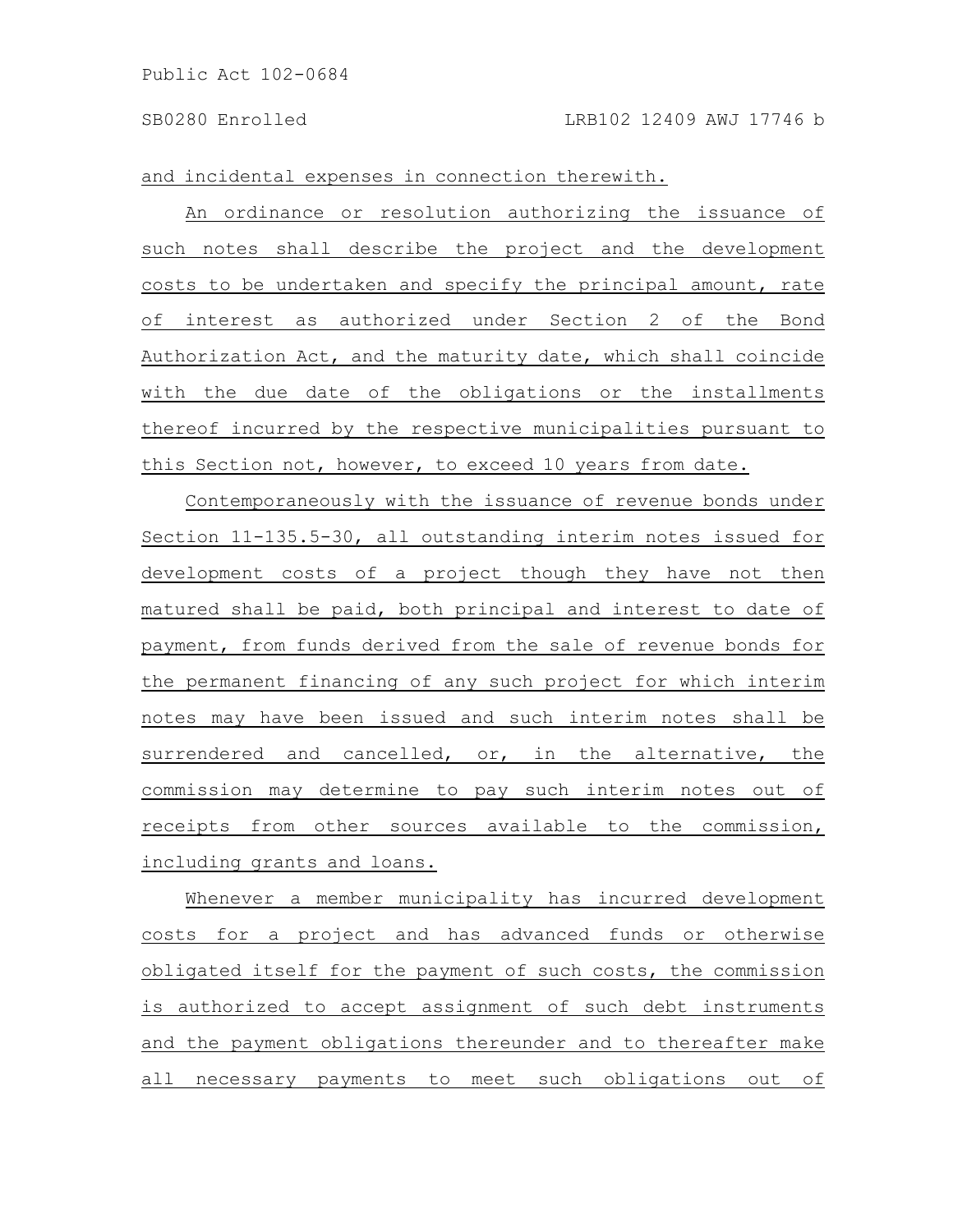receipts from other sources available to the commission, including grants and loans.

As used in this subsection, "development costs" means the costs of development of a project, including debt incurred and principal and interest payments, whether incurred by the commission or a member municipality.

(e) Construction and operating costs. A municipality, the corporate authorities of which adopted an ordinance and approved an intergovernmental agreement to acquire and operate jointly a waterworks system or a common source of supply of water, or both, as the case may be, under the provisions of this Division, may from time to time pay, advance, or obligate itself to the commission to bear a proportionate share of the construction and operating costs of any project proposed by the commission.

Whenever the corporate authorities of a municipality determine that the municipality will pay, advance, or be obligated for its proportionate share of construction or operating costs as above provided, they shall adopt an ordinance declaring their intention to do so, fix the maximum amount of the municipality's share of the cost it proposes to pay, to advance, or to obligate itself for, fix the period over which it is proposed to pay the obligation, and state the maximum amount to be paid annually, if such obligation is to be paid in installments. On and after the date such ordinance becomes effective, the municipality shall include an amount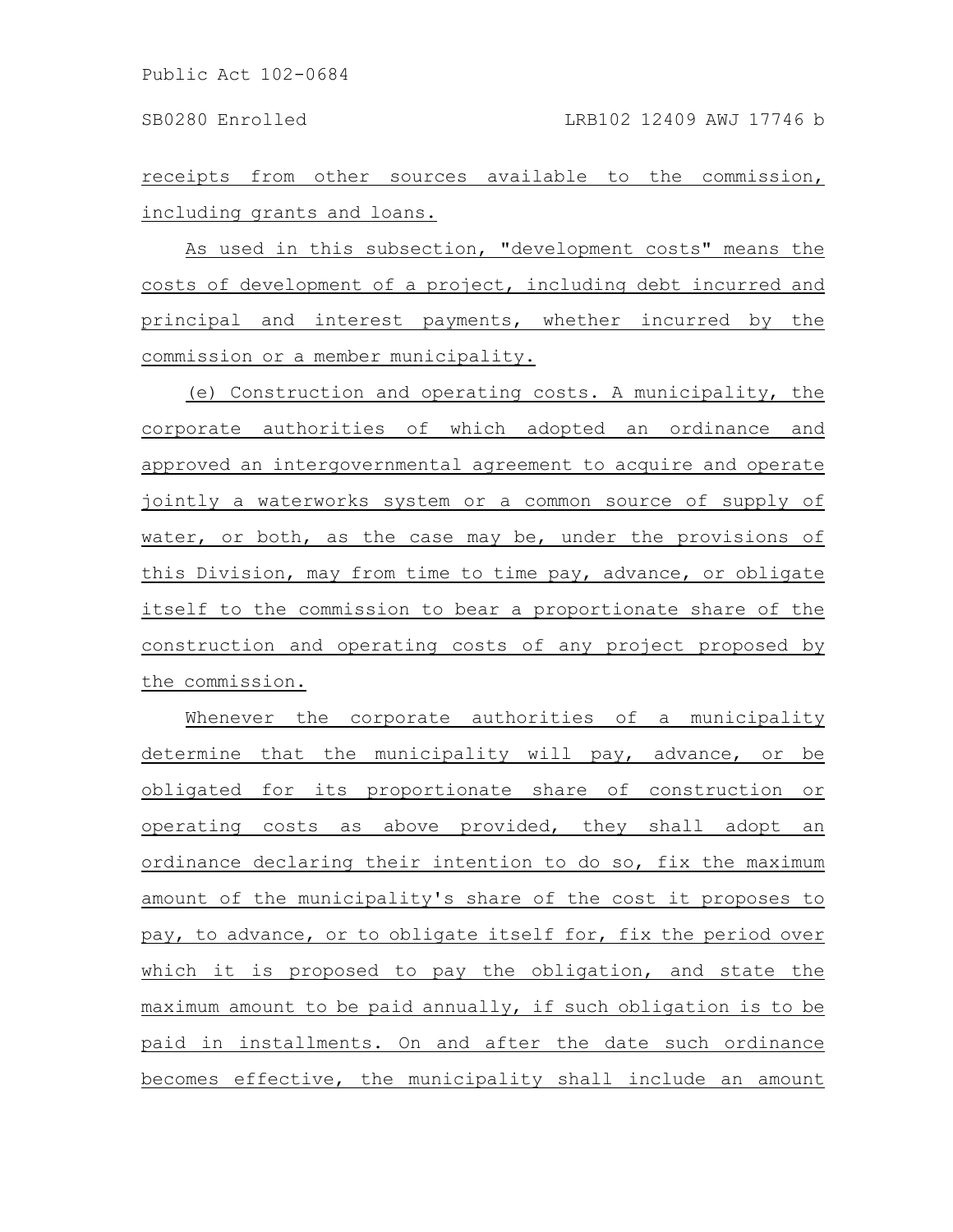sufficient to pay the annual installments of its obligation each year in the next succeeding appropriation ordinances. The commission may require that if any such municipality whose corporate authorities determined that the municipality will pay, advance, or be obligated to the commission for construction or operating costs defaults in such payments, advances, or obligations, then the remaining municipalities whose corporate authorities have determined that the municipality will pay, advance, or be obligated to the commission for construction or operating costs will be required to pay for all or a portion of the payments, advances by, or obligations of the defaulting municipality. No prior appropriation shall be required for the corporate authorities of a municipality to authorize the payments, advances, or obligations herein provided for.

Whenever a municipality, through its corporate authorities, has paid, advanced, or obligated the municipality for development, construction, or operating costs as herein provided, the commission may contract with the municipality, on such terms as may be agreed, for the repayment to the municipality by the commission of any payment or advance made by the municipality to the commission and to charge, in addition to all other charges and rates authorized under this Division, such rates and charges for water sold by the commission as shall be necessary to provide for such repayment. In addition, any payment or advance of such costs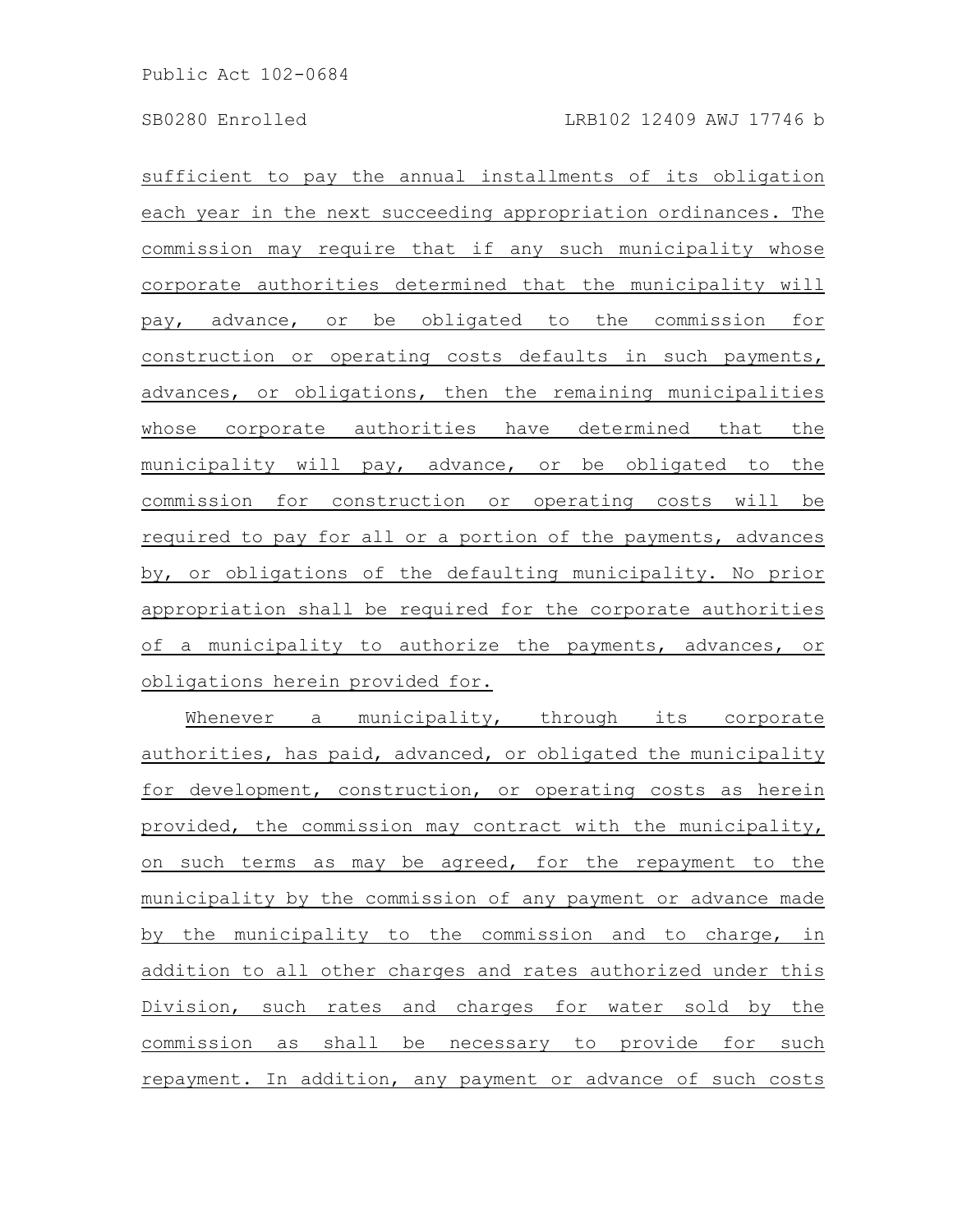made by a municipality pursuant to this Section may be repaid by the commission to the municipality from the proceeds of revenue bonds authorized to be issued by the commission pursuant to this Division or, in the alternative, the commission may determine to pay all or part of such amounts out of receipts from other sources available to the commission, including grants and loans.

Whenever a member municipality has incurred construction and operating costs for a project and has advanced funds or otherwise obligated itself for the payment of such costs, the commission is authorized to accept assignment of such debt instruments and the payment obligations thereunder and to thereafter make all necessary payments to meet such obligations from the proceeds of revenue bonds authorized to be issued by the commission pursuant to this Division or, in the alternative, the commission may determine to pay all or part of such amounts out of receipts from other sources available to the commission, including grants and loans.

As used in this subsection, "construction and operating costs" means the costs of construction and operation of a project, including debt incurred and principal and interest payments, whether incurred by the commission or a member municipality.

(f) Commission facilities. A waterworks system or a common source of supply of water, or both, purchased or constructed by the commission: (1) may be located within or without the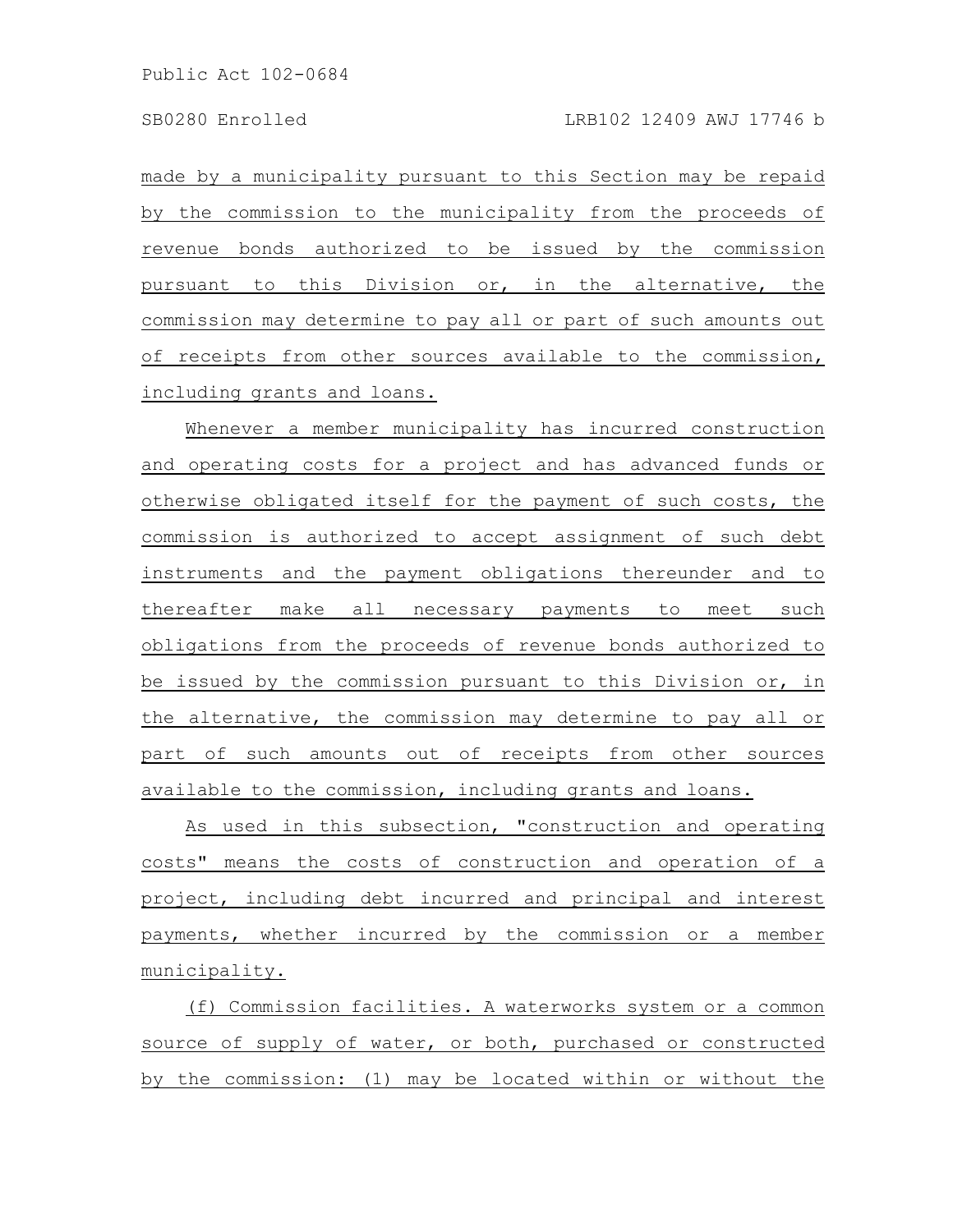corporate limits of any member municipality; (2) may include, or may consist of, without limitation, facilities for receiving, storing, and transmitting water from any source for supplying water to member municipalities and other purchasers of water from the commission; and (3) may include, without limitation, facilities that are developed, acquired, constructed, extended, or improved by the commission that may at any time be owned by another unit of local government if such facilities will serve the waterworks system or provide a common source of supply of water for the commission.

(65 ILCS 5/11-135.5-20 new)

Sec. 11-135.5-20. Board of commissioners.

(a) Appointment of commissioners. Upon the adoption of an ordinance and intergovernmental agreement by the corporate authorities of a municipality under this Division, the mayor or president, with the approval of the corporate authorities, shall appoint a commissioner.

(b) Commission. The commissioners so appointed by each of the municipalities shall constitute a commission and a municipal corporation and a public body politic and corporate with the powers and duties specified in this Division. The corporate name of the commission and its duration shall be provided in the agreement, and in such name the commission may contract and be contracted with and sue and be sued. The commissioners shall be collectively referred to as a board of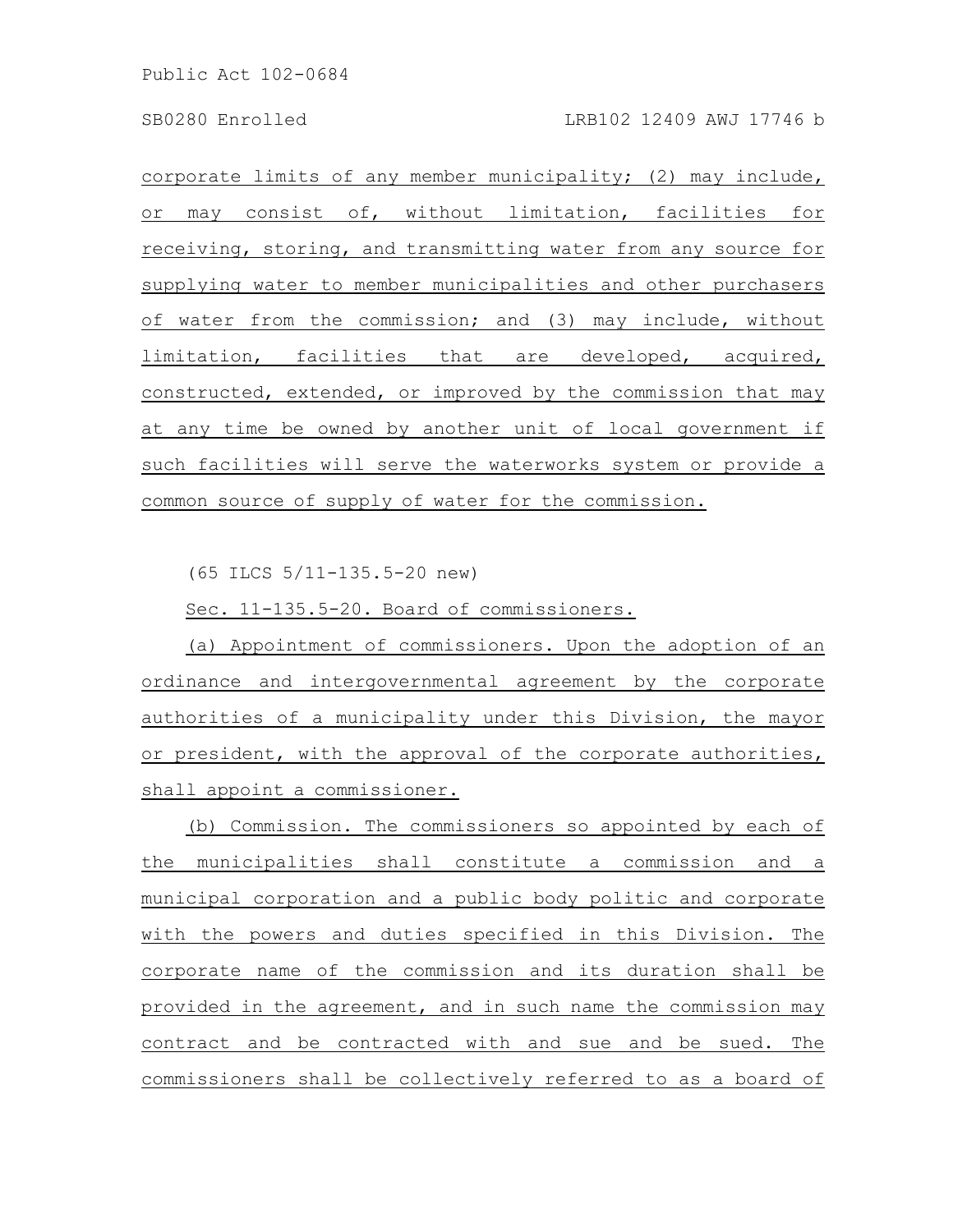## commissioners.

(c) Term; qualifications; compensation; bonds. Each commissioner appointed by a mayor or president shall be the mayor or president or an elected member of the corporate authorities of the municipality from which the appointment is made. The agreement establishing the commission shall specify the period during which a commissioner shall hold office and may provide for the appointment of alternate commissioners from member municipalities. No commissioner may receive any compensation for serving as commissioner. Each commissioner shall furnish a bond for the faithful performance of that commissioner's official duties. This bond shall not be less than \$5,000 and its costs shall be paid by the commission.

(d) Removal; prohibited interests. Each commissioner may be removed by the corporate authorities of the municipality from which the commissioner was appointed for any cause for which any municipal officer may be removed. No commissioner or employee of the commission and no mayor, president, member of the corporate authorities, or employee of any of the municipalities shall be interested, directly or indirectly, in any contract or job of work or materials, or the profits thereof, or services to be performed for or by the commission.

(e) Violations. A violation of this Section is a Class C misdemeanor. A conviction is cause for the removal of a person from office or employment.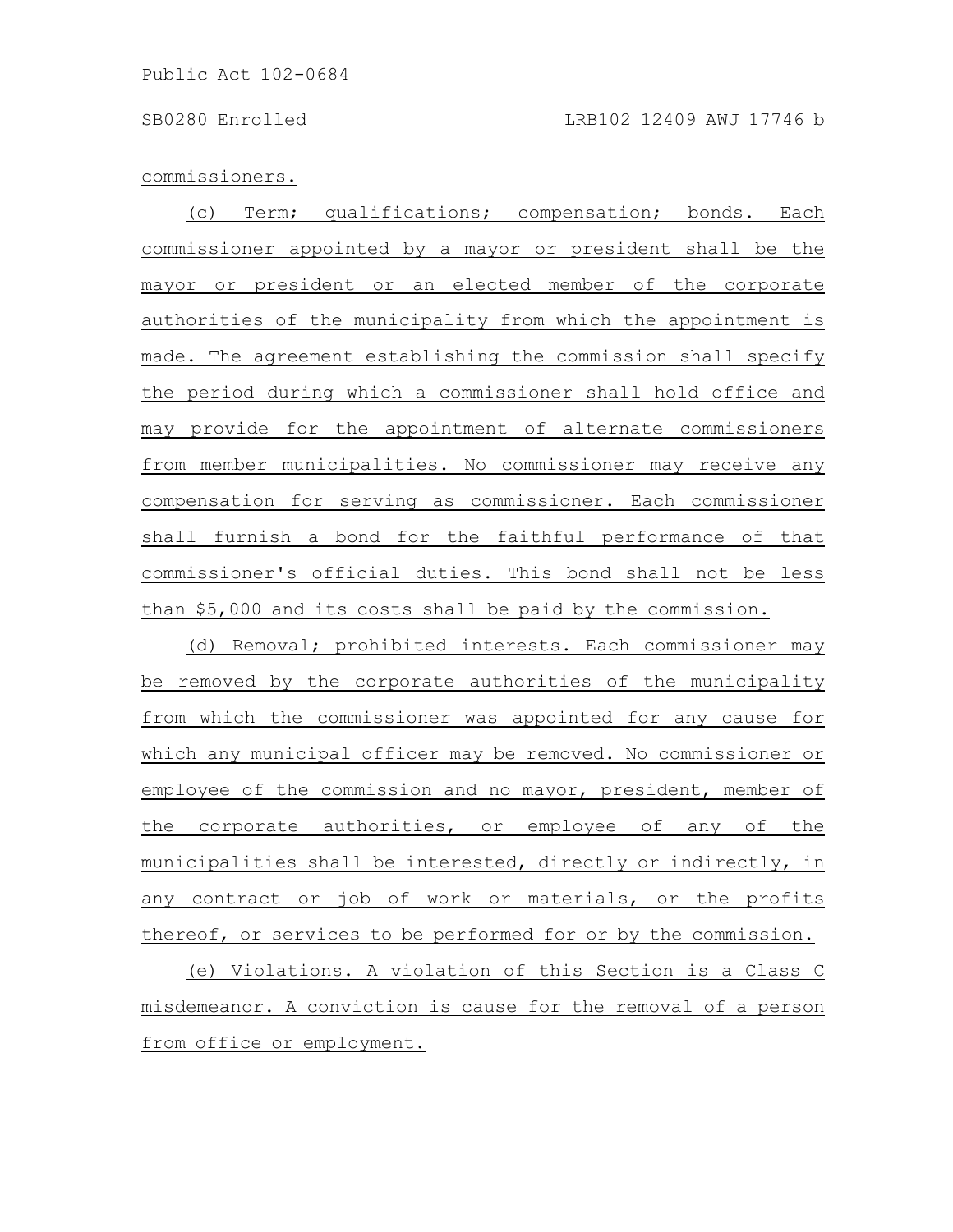(65 ILCS 5/11-135.5-25 new)

Sec. 11-135.5-25. Board organization and powers.

(a) Organization of board. A commission shall organize by electing a chair from among its own members and shall elect persons, who need not be commissioners, to such other offices as shall be designated in the agreement. It shall adopt its own bylaws, rules, and regulations and provide for its meetings. The commission has full and complete supervision, management, and control of the waterworks system or the common source of supply of water, or both, as provided in the agreement and ordinances for acquiring and operating the same, and in their maintenance, operation, and extension. The board of commissioners shall determine the general policy of the commission, shall approve the annual budget, shall make all appropriations (which may include appropriations made at any time in addition to those made in any annual appropriation document), shall approve all contracts for the purchase or sale of water, shall adopt ordinances or resolutions providing for the issuance of bonds or notes by the commission, shall adopt its bylaws, rules, and regulations, and shall have such other powers and duties as may be prescribed in the agreement. Such agreement may further specify the voting and approval requirements for actions regarding the commission's powers and duties, including those powers and actions of the commission which shall be authorized only upon votes of greater than a majority of all commissioners or only upon consents of the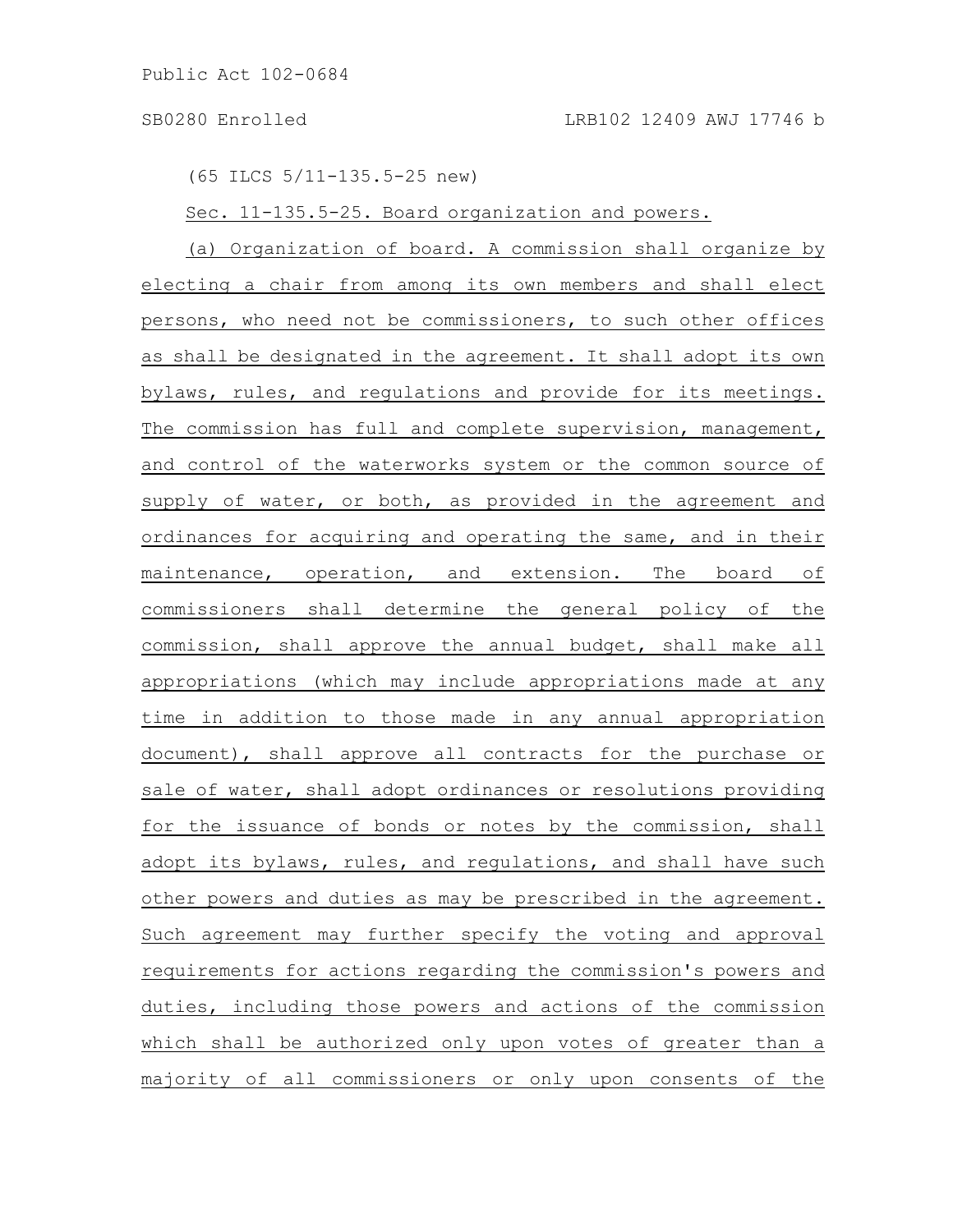corporate authorities of a certain number of member municipalities, or both.

The agreement may provide for the establishment of a technical advisory committee to consist of a municipal employee member from each member municipality as designated by ordinance or other official action, from time to time by the corporate authorities of the member municipality, and having the qualifications as prescribed in the agreement, and also may provide for such functions and duties of the committee as will support the efficient administration and operation of the commission.

The board of commissioners may establish other committees from time to time, consisting of either members of the board or members who are municipal employees from each member municipality, in order to support the efficient administration and operation of the commission.

(b) Water contracts to acquire water supply. A commission may contract to acquire a supply of water on such terms and conditions as it finds in the best interests of the commission for a period not exceeding 101 years. A commission may contract with any person, corporation, political subdivision, municipal corporation, or other governmental or non-governmental entity for a supply of water, and any such political subdivision, municipal corporation, or other governmental entity is authorized to enter into such a contract with the commission. A commission may accept from a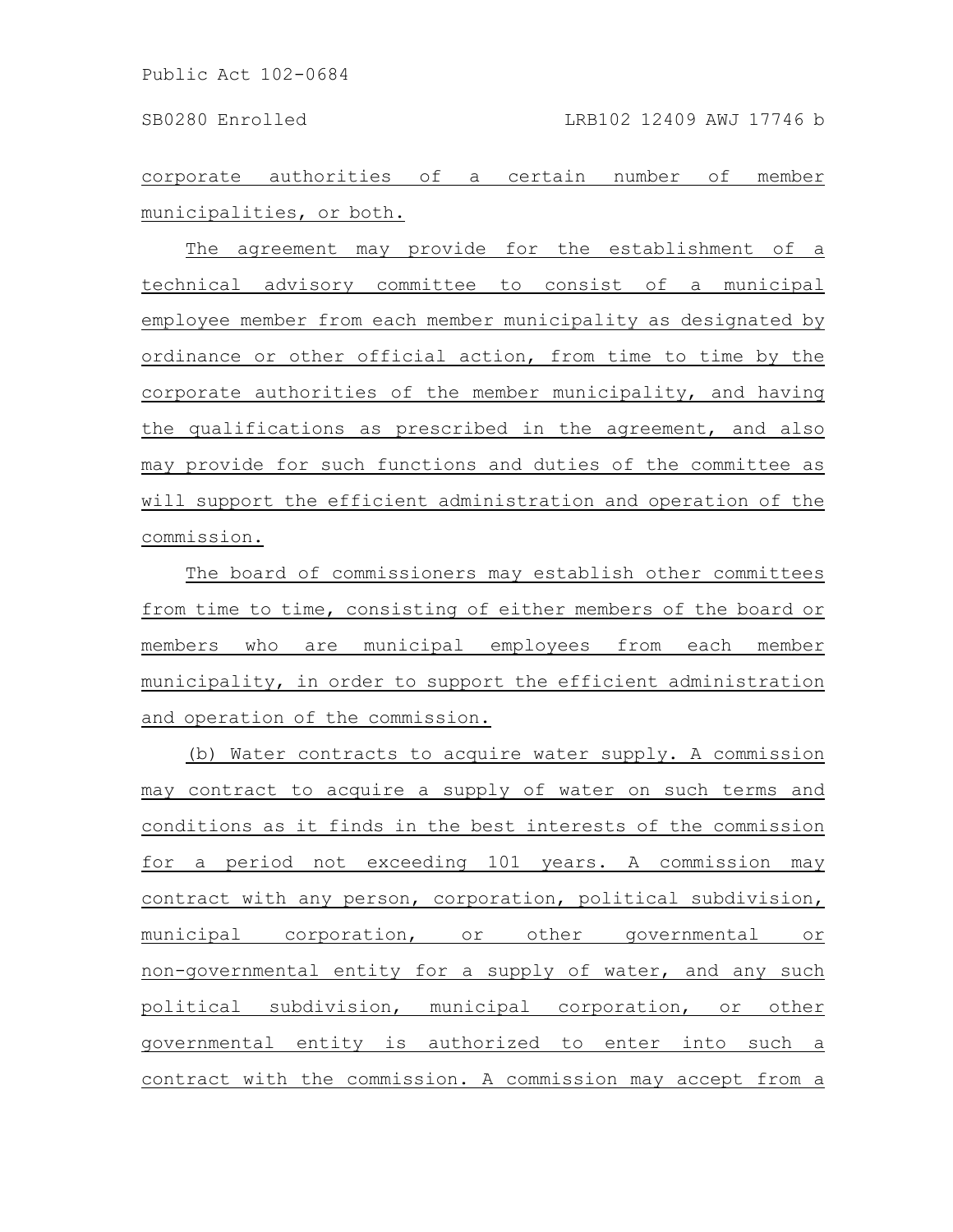municipality that is a member of the commission the assignment of a contract to acquire a supply of water and to accept and perform the duties and obligations and make all payments required pursuant to such assigned contract.

A contract made by or assigned to a commission for a supply of water may contain provisions whereby the commission is obligated to pay for such supply of water without setoff or counterclaim and irrespective of whether such supply of water is ever furnished, made available, or delivered to the commission or whether any project for the supply of water contemplated by the contract is completed, operable, or operating and notwithstanding any suspension, interruption, interference, reduction, or curtailment of the supply of water from such project.

No prior appropriation shall be required before entering into or accepting assignment of such contract, and no appropriation shall be required to authorize payments to be made under the terms of the contract, notwithstanding any provision of this Code to the contrary. The contract shall not be a debt within the meaning of any statutory or constitutional limitations.

(c) Water contracts to provide water supply to members. The commission is authorized to contract with the municipalities which established the commission, and with other municipalities that have become members pursuant to the process established in the intergovernmental agreement, for a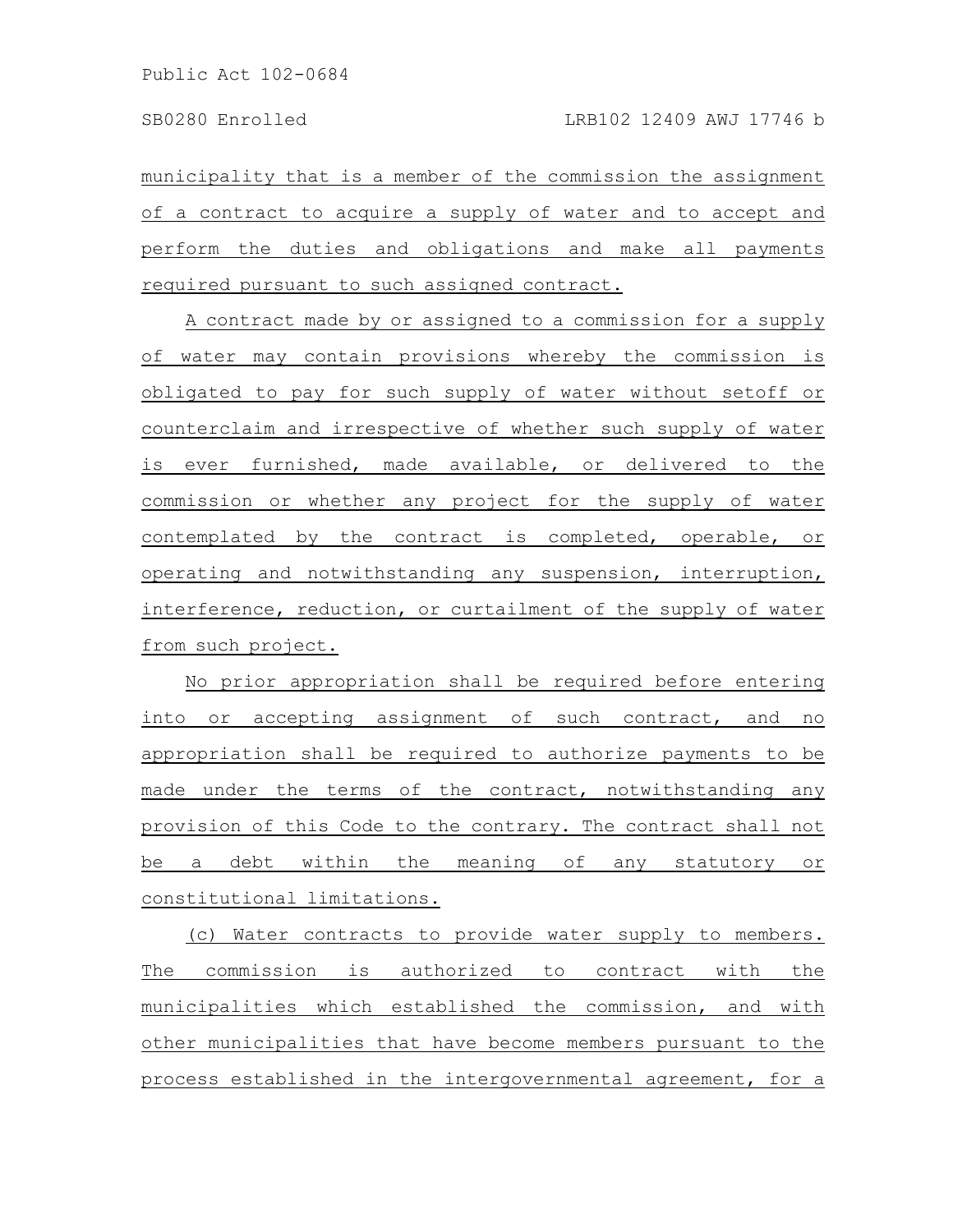supply of water to those municipalities, for a period not exceeding 101 years, and those municipalities are authorized to enter into such contracts with the commission.

Any such contract made by a commission and any such municipalities to supply water may contain provisions whereby the purchasing municipality is obligated to pay for such supply of water without setoff or counterclaim and irrespective of whether such supply of water is ever furnished, made available, or delivered to the purchasing municipality or whether any project for the supply of water contemplated by any such contract is completed, operable, or operating and notwithstanding any suspension, interruption, interference, reduction, or curtailment of the supply of water from such project. Any such contract may provide that if one or more of the other purchasers' defaults in the payment of its obligations under the contract or similar contract made with the supplier of the water, the remaining purchasers party to such contract or such similar contract shall be required to pay for all or a portion of the obligations of the defaulting purchaser. Each municipality that enters into such a contract shall be obligated and have the duty to include an amount sufficient to pay the annual amount of its obligation each year in the next succeeding appropriation ordinances. No prior appropriation shall be required for a municipality to authorize the payments, advances, or obligations provided for in such contracts or this subsection.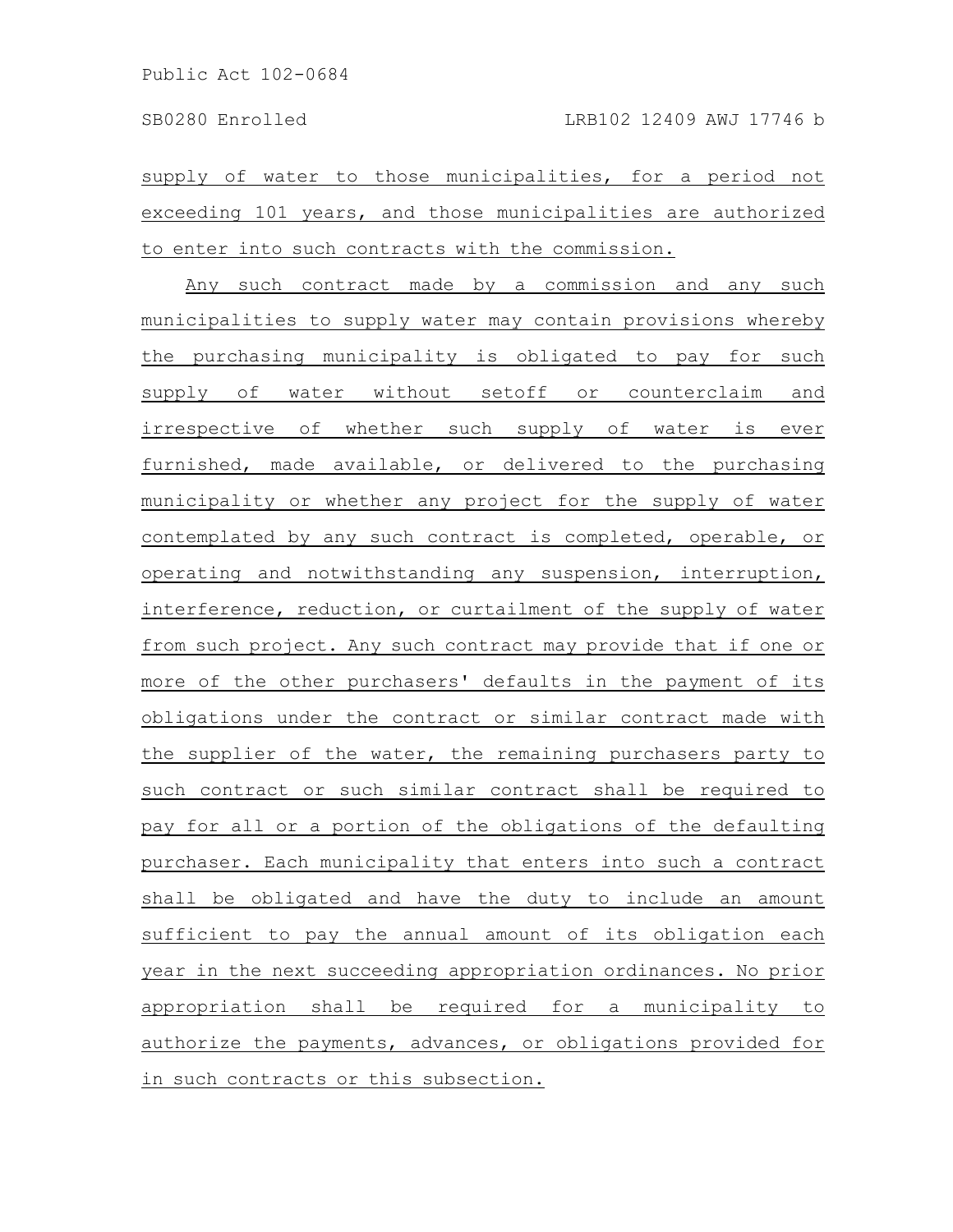(d) Water contracts to provide water supply to nonmembers and extend system. A commission may supply water to and contract with a person, corporation, political subdivision, municipal corporation, or other governmental or non-governmental entity, in addition to the municipalities which have formed the commission and other municipalities that have become members pursuant to the process established in the intergovernmental agreement, and to construct water transmission and distribution lines within a radius of 25 miles outside the corporate limits of member municipalities for the purpose of furnishing water to any additional entities which contract with the commission for a supply of water, upon such payment, terms, and conditions as may be mutually agreed upon. Any such contract shall be a continuing, valid, and binding obligation of the purchaser for such period of years, not to exceed 40, as may be provided in such contract.

Any such contract entered into to supply water to a municipal corporation or political subdivision shall provide that the payments to be made thereunder shall be from the revenues to be derived by such municipality or political subdivision from the operation of the waterworks system or combined waterworks and sewer system of such municipality or political subdivision or from receipts from other sources available to the municipality or political subdivision, including grants and loans. Any such contract made by a commission and a purchaser that is such a municipal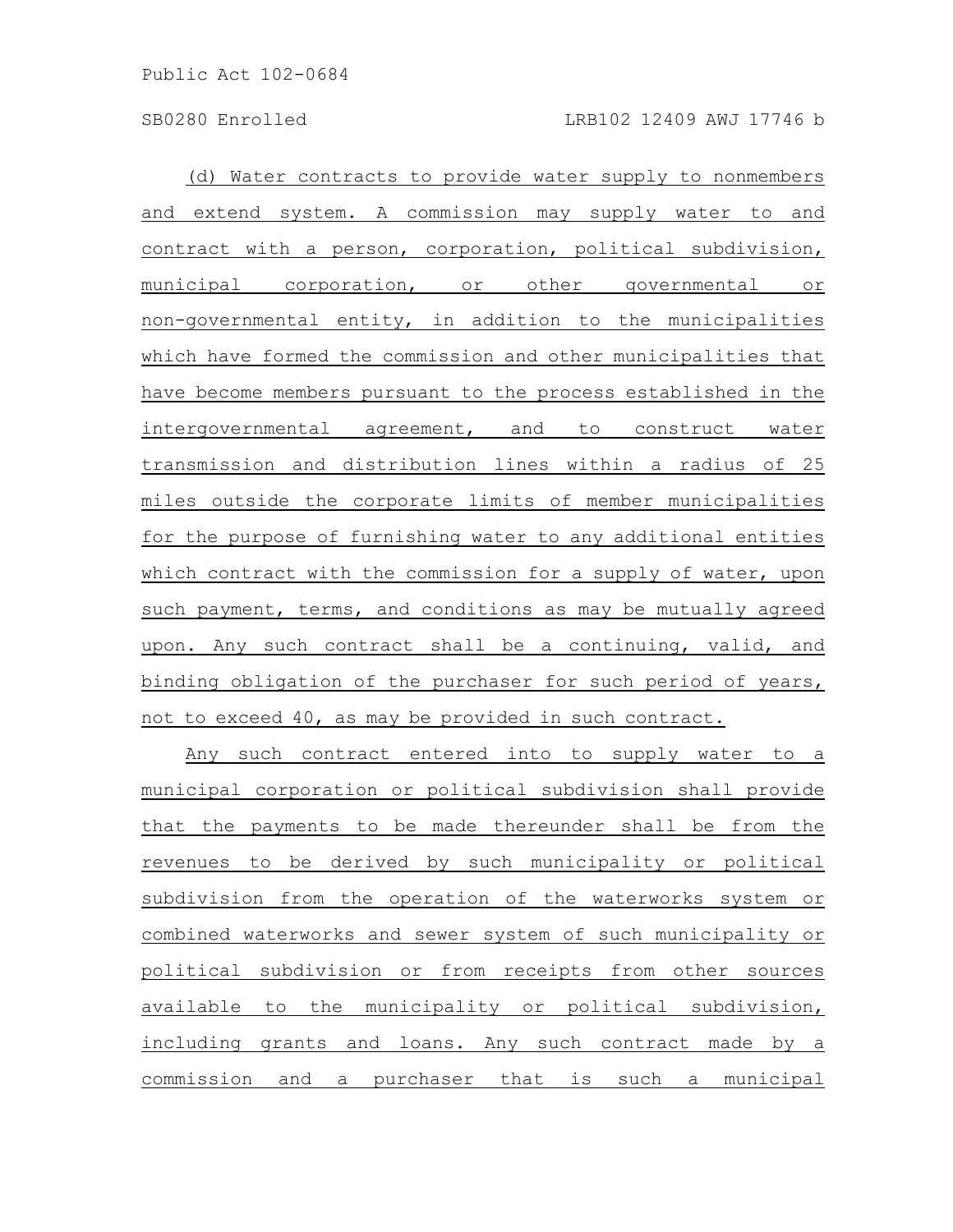corporation or political subdivision to supply water may contain provisions whereby the purchaser is obligated to pay for such supply of water without setoff or counterclaim and irrespective of whether such supply of water is ever furnished, made available, or delivered to the purchaser or whether any project for the supply of water contemplated by any such contract is completed, operable, or operating and notwithstanding any suspension, interruption, interference, reduction, or curtailment of the supply of water from such project. The contract may provide that, if one or more of the other purchasers defaults in the payment of its obligations under such contract or similar contract made with the supplier of the water, the remaining purchasers party to such contract or such similar contract shall be required to pay for all or a portion of the obligations of the defaulting purchaser. Each municipal corporation or political subdivision that enters into such a contract shall be obligated and have the duty to include an amount sufficient to pay the annual amount of its obligation each year in the next succeeding appropriation ordinances. No prior appropriation shall be required for a municipality or political subdivision to authorize the payments, advances, or obligations provided for in such contracts or this subsection. Any such contract shall not be a debt within the meaning of any statutory or constitutional limitations.

(e) Additional powers. In addition to any other powers set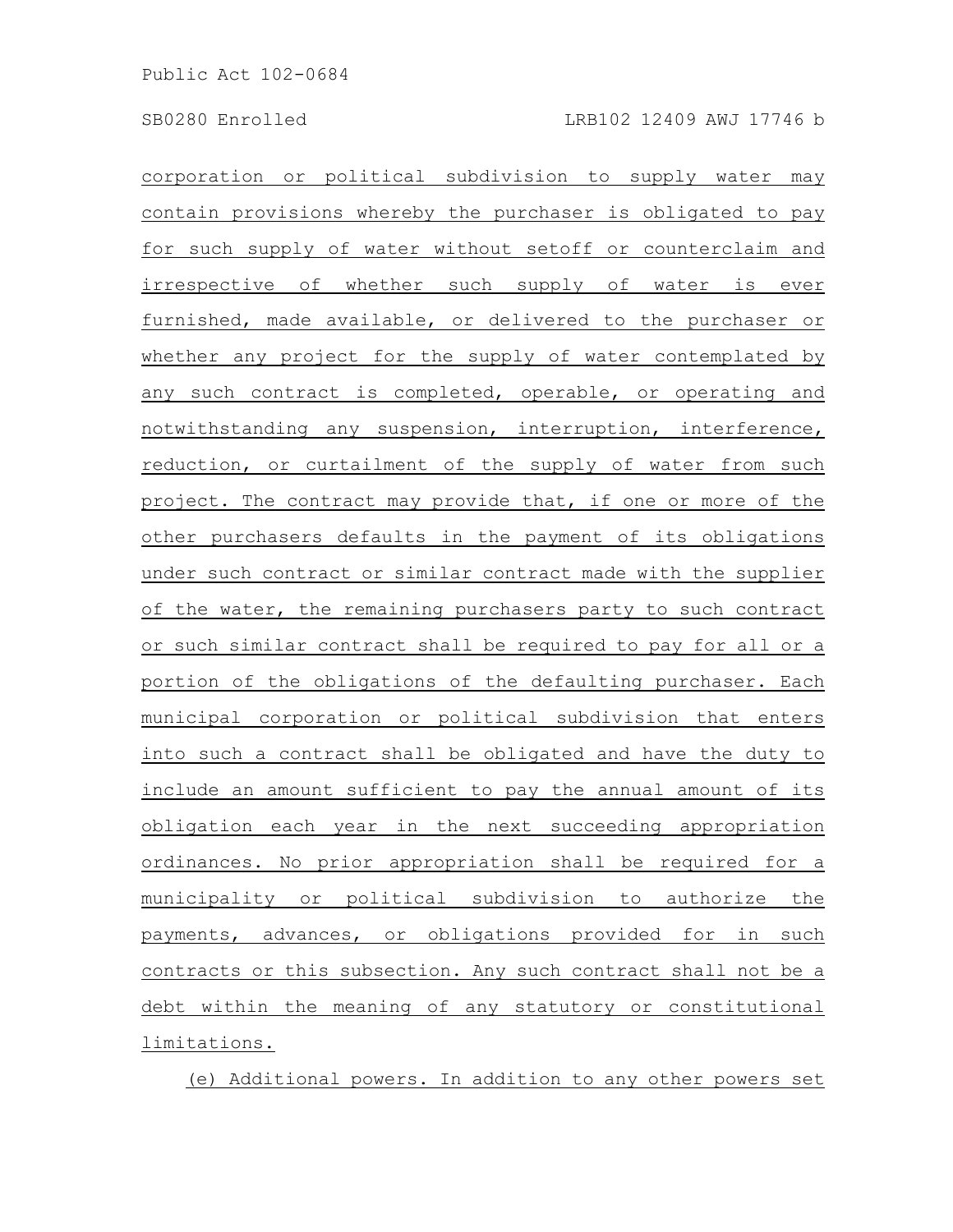forth in this Division and in the agreement, a commission has the following powers:

(1) The power to enter into intergovernmental police assistance agreements with any municipality or county.

(2) The power to enter into intergovernmental agreements with any unit of local government or other governmental entity in order to carry out the purposes for which the commission was formed.

(65 ILCS 5/11-135.5-30 new)

Sec. 11-135.5-30. Revenue bonds.

(a) Revenue bonds; power; purposes. A commission may from time to time issue its revenue bonds in such principal amounts as the commission deems necessary to provide sufficient funds to carry out any of its corporate purposes and powers, including, without limitation: developing, acquiring, constructing, extending, or improving a waterworks system or common source of supply of water, or any combination thereof; the funding or refunding of the principal of, redemption premium on, if any, and interest on bonds issued by it, whether or not such bonds or interest to be funded or refunded have or have not become due; the payment of engineering, legal, and other expenses, together with interest to a date one year subsequent to the estimated date of completion of the project; the establishment or increase of reserves to secure or to pay such bonds and interest thereon; the providing of working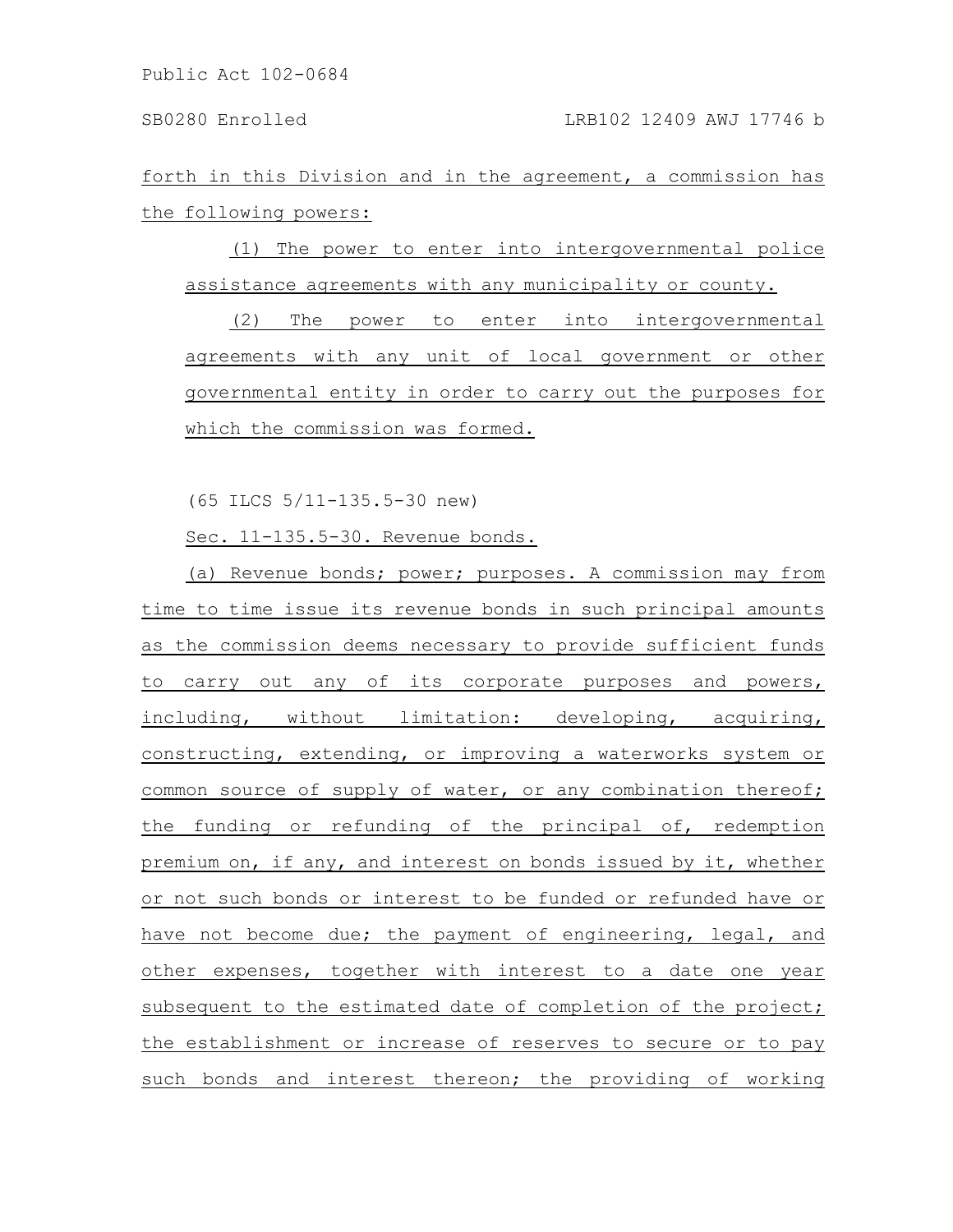capital; and the payment of all other costs or expenses of the commission incident to and necessary or convenient to carry out its corporate purposes and powers. These bonds shall have all the qualities of negotiable instruments under the laws of this State and shall not constitute indebtedness of any of the municipalities constituting the commission.

(b) Source of payment. Every issue of bonds of a commission shall be payable out of the revenues to be derived pursuant to contracts with the specified municipalities and other purchasers of water or by virtue of the operation of any properties acquired or to be acquired or constructed. A commission may issue such types of bonds as it determines, including bonds as to which the principal and interest are payable from the revenues from one or more projects, or from an interest therein or a right to the products and services thereof, or from one or more revenue producing contracts made by the commission, or its revenues generally. Any such bonds may be additionally secured by a pledge of any grant, subsidy, contribution, or other revenue source from the United States, the State of Illinois, or any unit of local government, or any combination thereof.

(c) Receipt of funds by treasurer. Before the treasurer of the commission is entitled to receive the proceeds of the sale of such a bond issue, the treasurer shall supply a corporate surety bond in an amount equivalent to the amount of funds to be derived from the sale of the bonds, and, in addition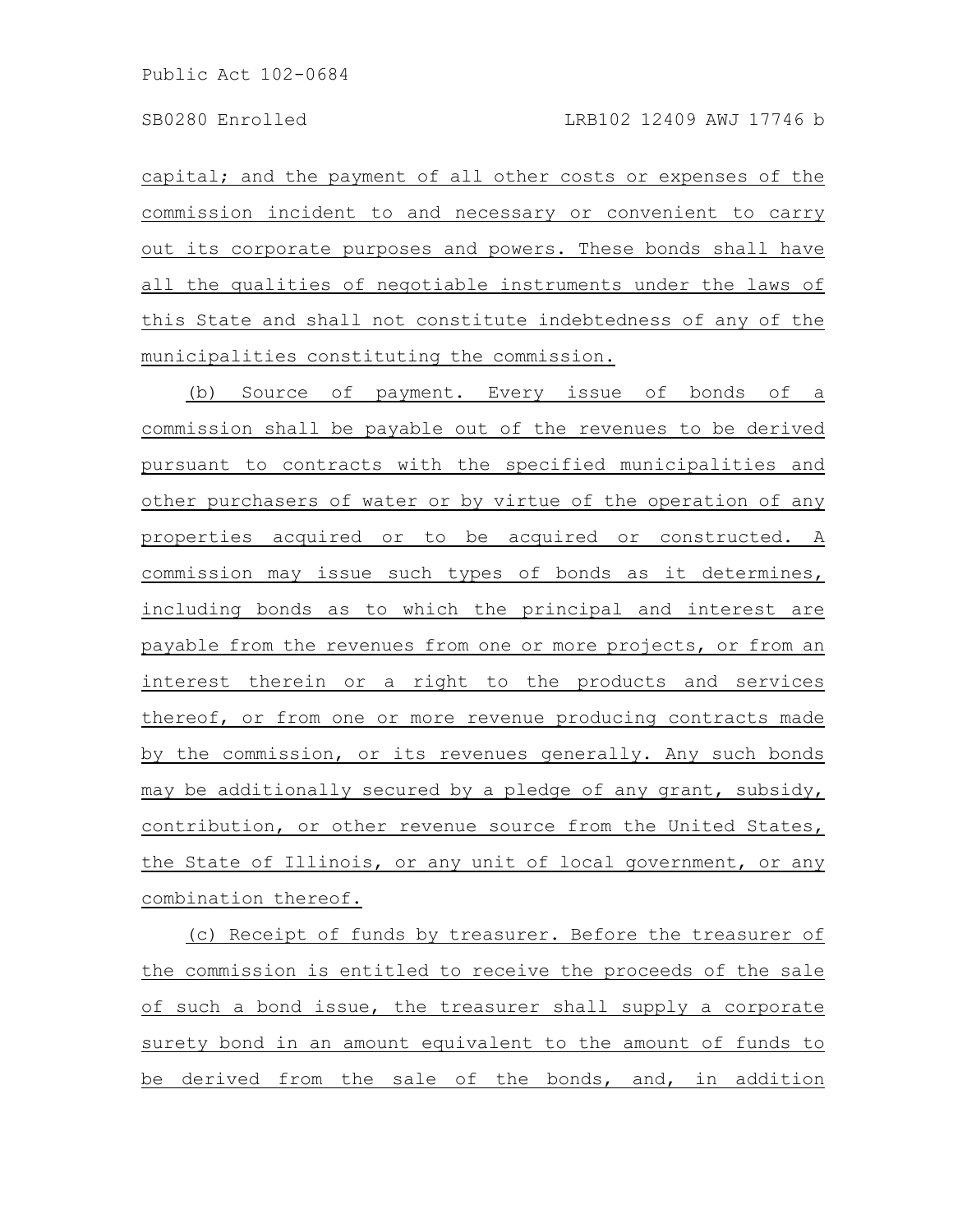thereto, the treasurer shall supply a separate corporate surety bond for the faithful accounting of any funds that may come into that individual's possession in an amount equal to the amount of funds likely to come into the treasurer's hands in any one year from the revenue to be derived from the operation of any of the properties of the commission. The cost of these surety bonds shall be paid by the commission. The requirement to supply corporate surety bonds under this subsection does not apply to the extent that the proceeds of the sale of the bonds and other funds are subject to the administration of the trustee pursuant to a trust indenture with a bank or trust company.

(d) Approval process; terms. The revenue bonds shall be issued pursuant to an ordinance or resolution, or, in the alternative, pursuant to a master trust indenture as well as a supplemental trust indenture with each issuance, and may be issued in one or more series, and shall bear such date or dates, mature at such time or times within the estimated period of usefulness of the project involved and, in any event, not more than 50 years from the date thereof, bear interest at such rate or rates as authorized under Section 2 of the Bond Authorization Act, which rates may be fixed or variable, be in such denominations, be in such form, either coupon or registered, carry such conversion, registration, and exchange privileges, have such rank or priority, be executed in such manner, be payable in such medium of payment at such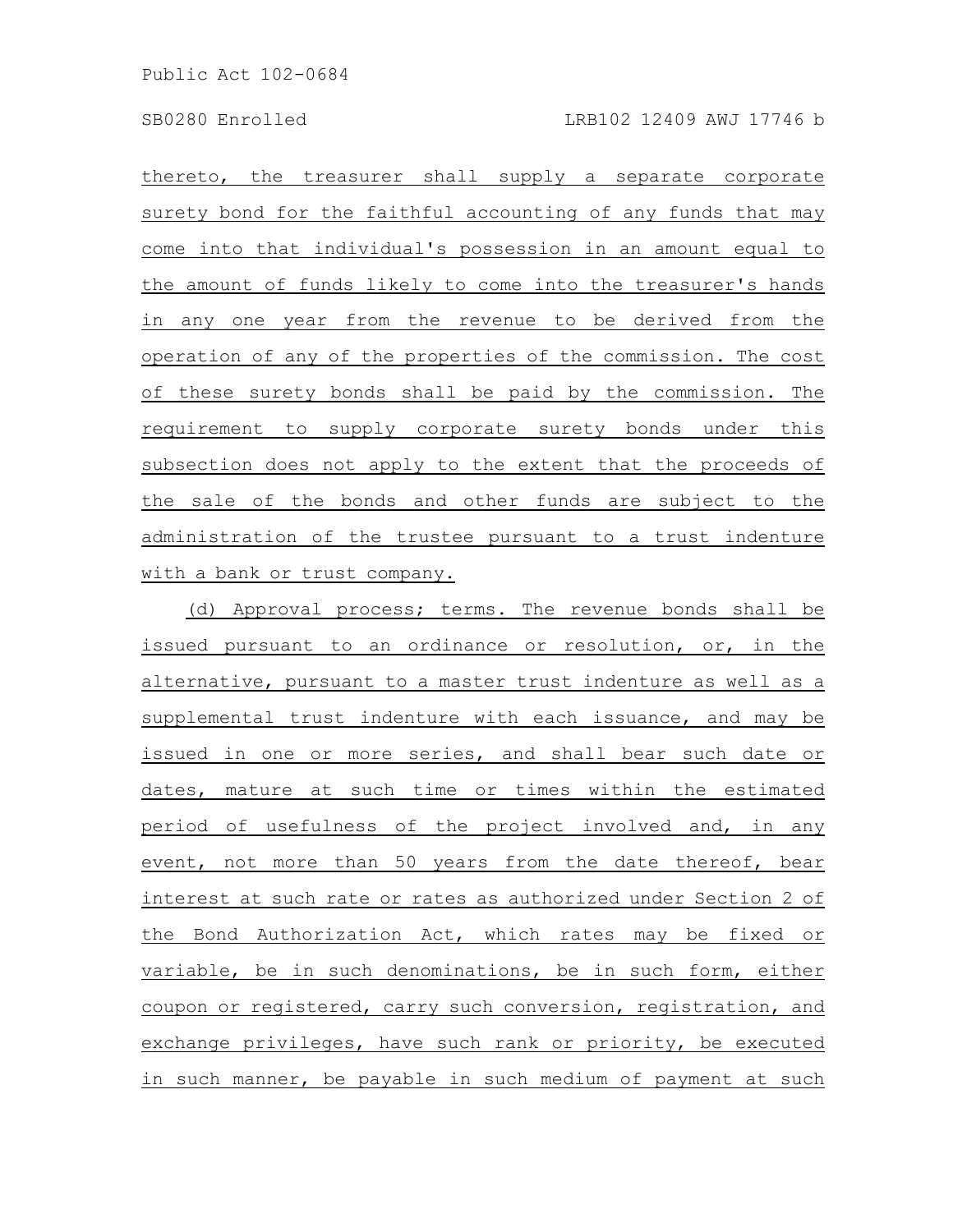place or places within or without the State, be subject to such terms of redemption with or without premium, and contain or be subject to such other terms as the ordinance or resolution, or the master trust indenture or supplemental trust indenture or both, may provide, and shall not be restricted by the provisions of any other law limiting the amounts, maturities, interest rates, or other terms of obligations of public agencies or private persons. The master trust indenture and any supplemental trust indenture shall be entered into with a bank or trust company within or outside the State having trust powers and possessing capital and surplus of not less than \$50,000,000. The bonds shall be sold in such manner as the commission shall determine, at private or public sale. It shall not be necessary that the ordinance or resolution, or the master trust indenture or supplemental trust indenture or both, refer to plans and specifications nor that there be on file for public inspection prior to the adoption of such ordinance or resolution, or the master trust indenture or supplemental trust indenture or both, detailed plans and specifications of the project. This ordinance or resolution, or the master trust indenture or supplemental trust indenture or both, may contain such covenants and restrictions in relation to the operation of the properties under the control of the commission and the issuance of additional revenue bonds thereafter as may be deemed necessary or advisable for the assurance of payment of the bonds thereby authorized and as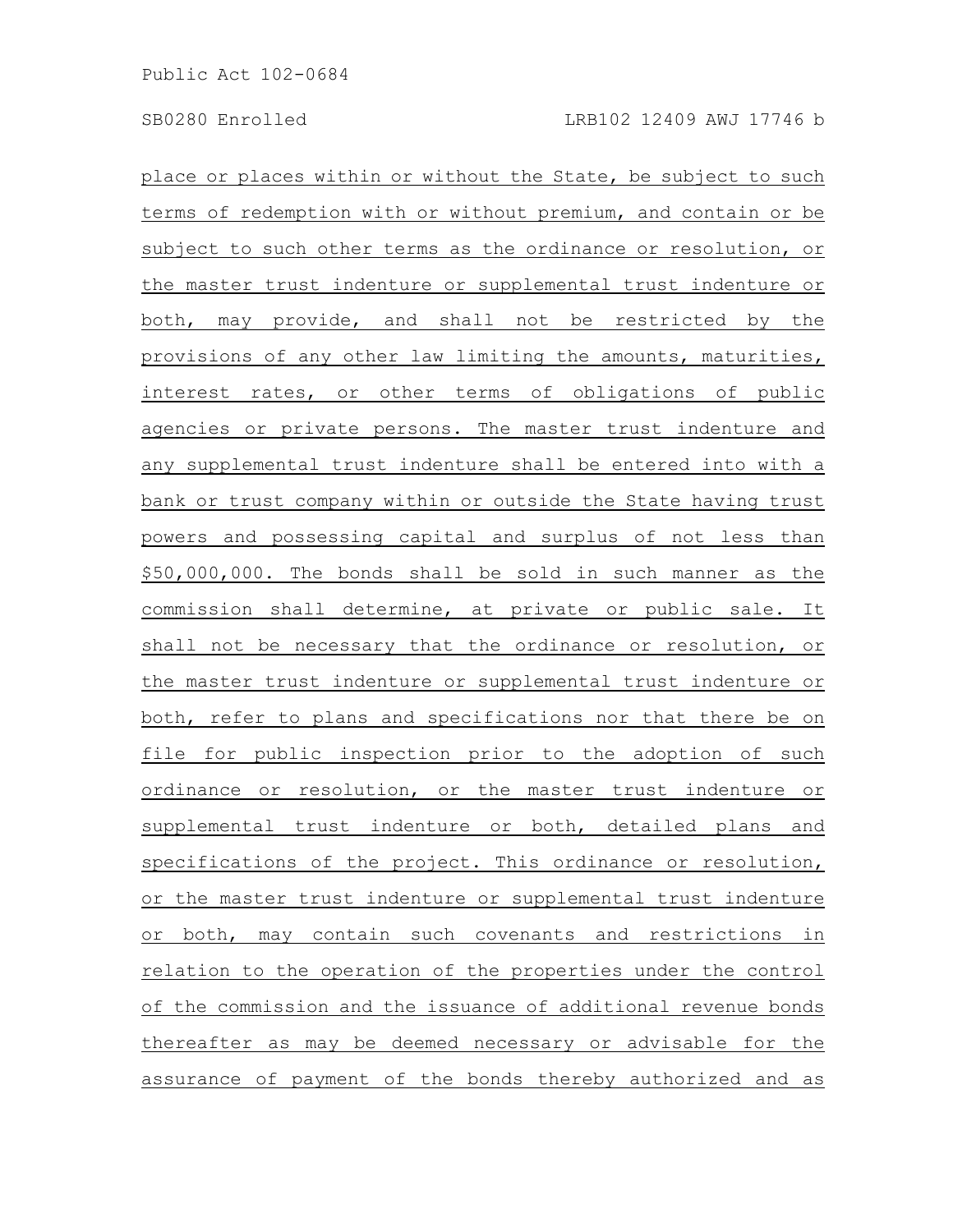may be thereafter issued. It shall be plainly stated on each bond that it does not constitute an indebtedness of any municipality represented by the commission within the meaning of any statutory or constitutional limitation. Upon the issuance of revenue bonds, the revenue of the commission derived pursuant to contracts entered into for the sale of water to the municipalities that have formed the commission and to other municipalities that have become members pursuant to the intergovernmental agreement, as well as contracts entered into with other persons, corporations, political subdivisions, municipal corporations, or other governmental or non-governmental entities and from the operation of its properties, shall be accounted for as provided in the ordinance or resolution, or the master trust indenture or supplemental trust indenture or both, authorizing the issuance of the bonds. Any commission created under the provisions of this Division may also issue bonds for the purpose of providing funds for the payment, refunding, or redemption of any of the commission's bonds or notes before, after, or at their maturity, including the payment of redemption premiums or interest accruing or to accrue on such bonds or notes being paid or redeemed, and for the payment of any installments of interest accrued or to accrue on any bond or note.

(e) No limitation. The provisions of this Section are not a limit upon a municipality that is a home rule unit.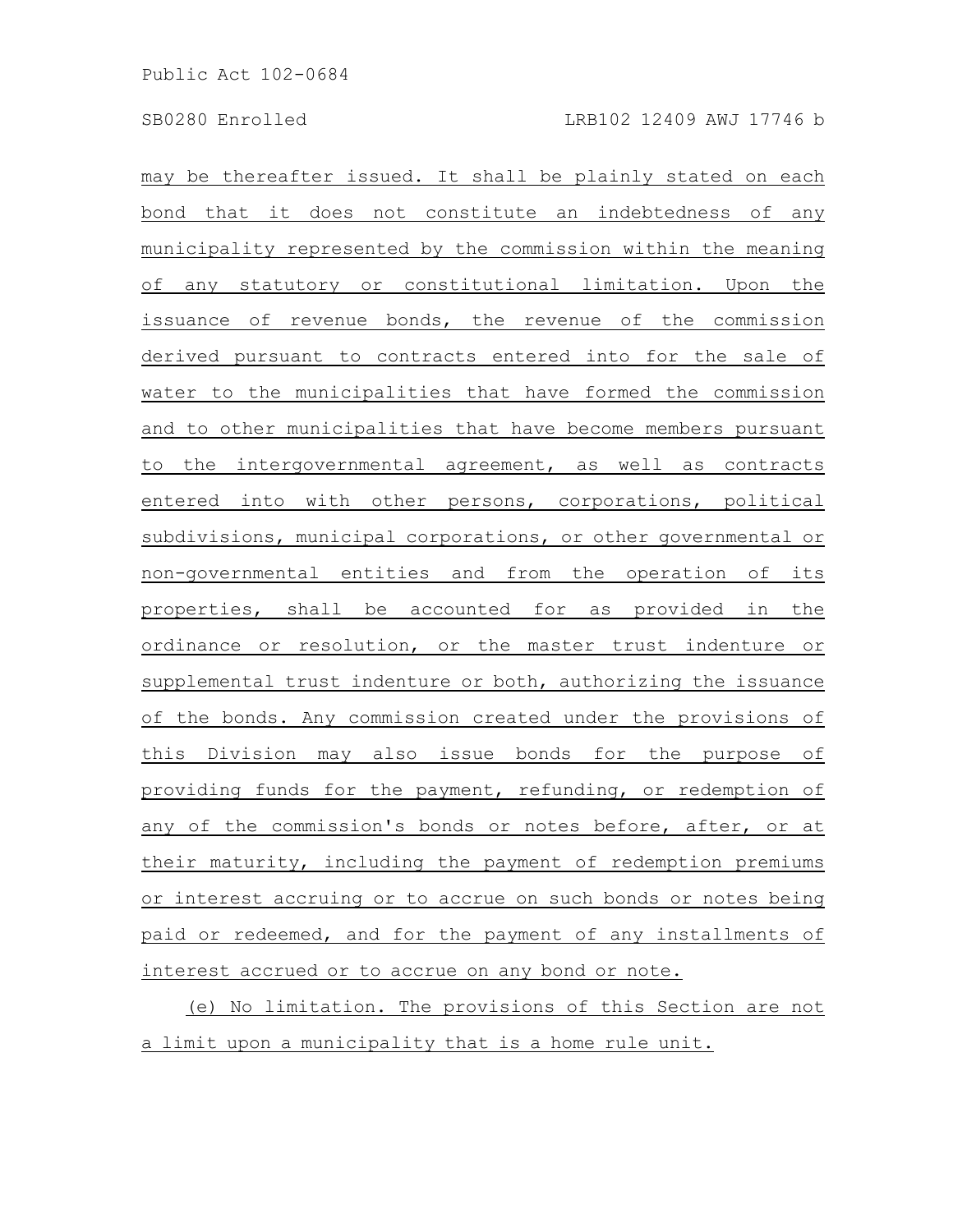## SB0280 Enrolled LRB102 12409 AWJ 17746 b

(65 ILCS 5/11-135.5-35 new)

Sec. 11-135.5-35. Revenues; rates; costs; construction contracts.

(a) Revenue fund. Whenever bonds are issued under this Division, the revenue received from the operation of the properties under the control of the commission shall be set aside as collected and deposited in a separate fund to be used only (1) in paying the cost of the operation and maintenance of those properties, (2) in providing an adequate depreciation fund, (3) in paying the principal of and interest upon the revenue bonds issued by the commission, as provided by this Division, (4) to comply with the covenants of the ordinance or resolution, or the master trust indenture or any applicable supplemental trust indenture or both, authorizing the issuance of such bonds, and (5) to carry out the corporate purposes and powers of the commission.

(b) Rates and charges for waterworks system. If the commission has charge of the operation of a complete waterworks system, including the distribution mains, the commission shall establish rates and charges for water and the use of commission waterworks system facilities, which shall be sufficient at all times to pay the cost of operation and maintenance, to provide an adequate depreciation fund, to pay the principal of and interest upon all revenue bonds issued as provided by this Division, to comply with the covenants of the ordinance or resolution, or the master trust indenture or any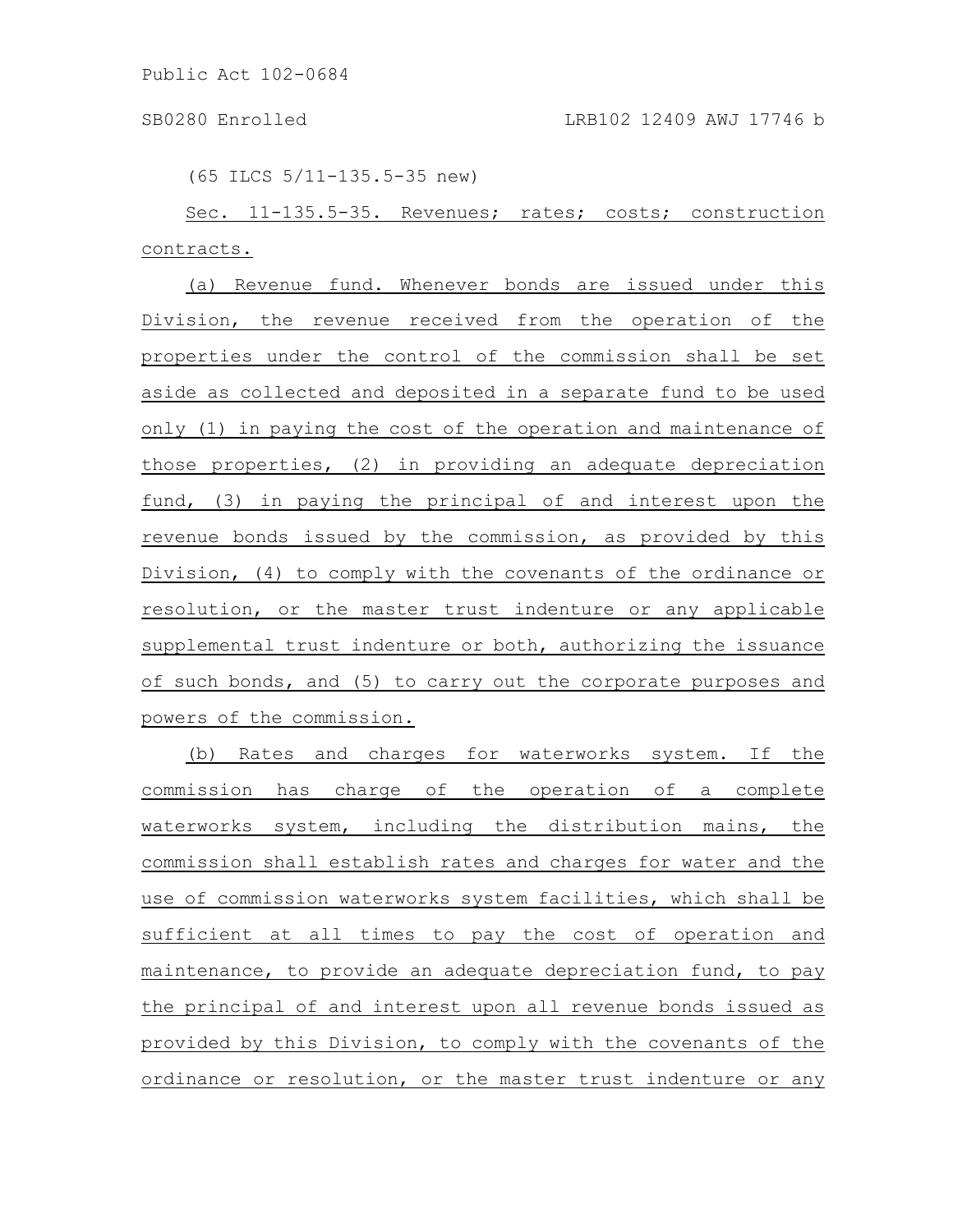applicable supplemental trust indenture or both, authorizing the issuance of such bonds, and to carry out the corporate purposes and powers of the commission. Charges and rates shall be established, revised, and maintained by ordinance and become payable as the commission may determine by ordinance.

(c) Rates and charges for water source of supply. If the commission has charge of the operation of a common source of supply of water, the municipalities represented by the commission shall contract with the commission for water. These municipalities shall establish such charges and rates for water supplied by them to consumers as will be sufficient at all times (1) to pay the cost of operation and maintenance of the respective waterworks systems (or combined waterworks and sewerage systems) of the municipalities, (2) to provide an adequate depreciation fund therefor, (3) to pay the principal of and interest on all revenue bonds of the municipalities payable from the revenues of the waterworks system (or combined waterworks and sewerage system), and (4) to pay the charges and rates established by the commission for the sale of water by the commission to, and the use of commission waterworks system facilities by, those municipalities. The commission shall establish such charges and rates for water supplied to those municipalities and the use of commission waterworks system facilities as will be sufficient at all times (1) to pay the cost of operation and maintenance of the common source of supply of water, (2) to provide an adequate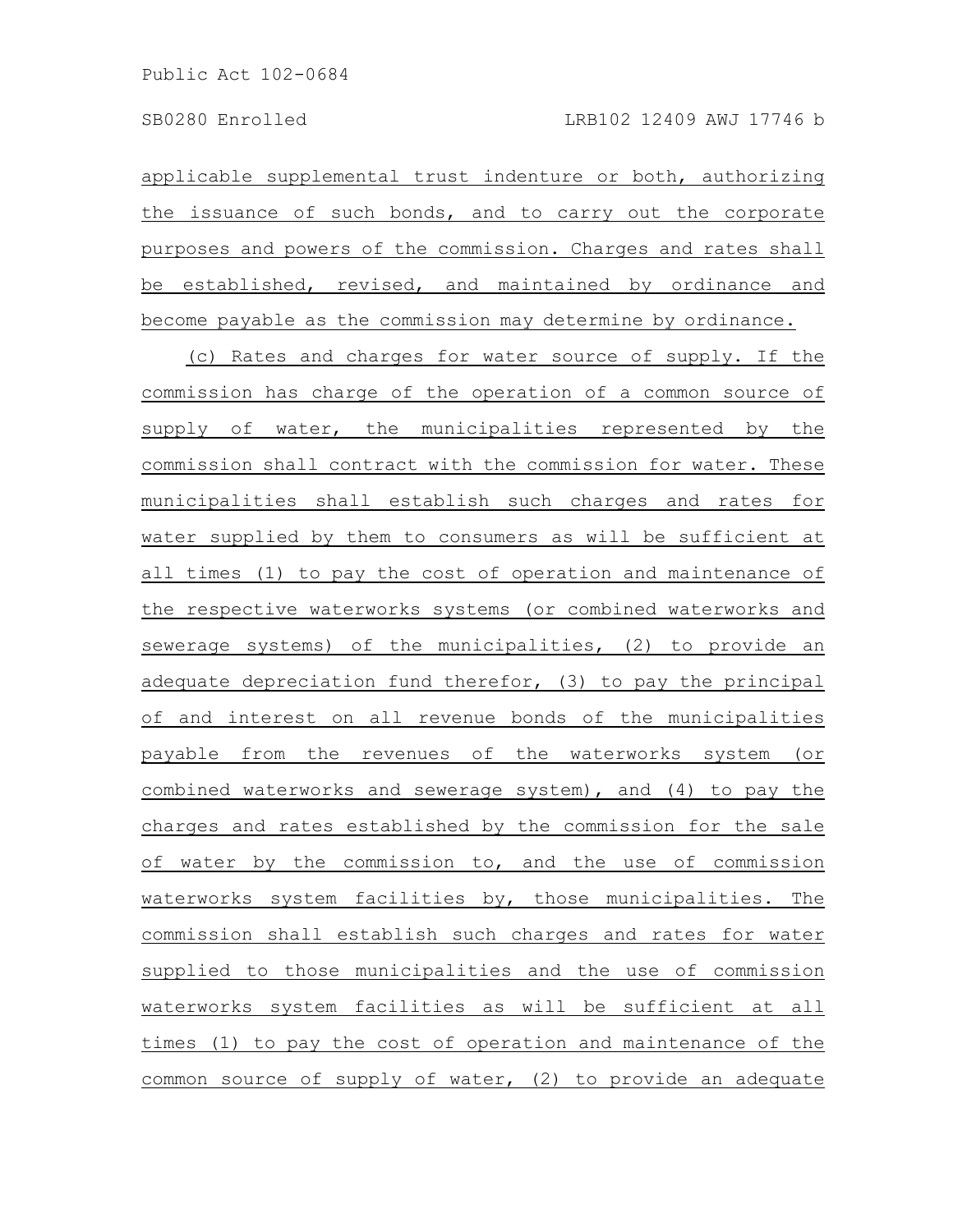depreciation fund therefor, (3) to pay the principal of and interest on the revenue bonds issued by the commission, (4) to comply with the covenants of the ordinance or resolution, or the master trust indenture or any applicable supplemental trust indenture or both, authorizing the issuance of such bonds, and (5) to carry out the corporate purposes and powers of the commission, under the provisions of this Division. Contracts entered into between the commission and the specified municipalities shall include covenants for the establishment of rates and charges as provided in this Section.

(d) Pension costs. Contributions to a retirement fund or other pension alternative authorized by the Illinois Pension Code, including, without limitation, the Illinois Municipal Retirement Fund, by commissions created under this Division which have been included under the retirement fund or other pension alternative shall be considered a cost of operation and maintenance for the purposes of this Section.

(e) Enforcement of obligations. A holder of a bond or of any of its coupons issued under this Division, in a civil action, mandamus, or other proceeding, may enforce and compel performance of all duties required by this Division to be performed by such a commission or by any of the municipalities, including the making of rates and charges, the collecting of sufficient revenue, and the application thereof, as provided in this Division.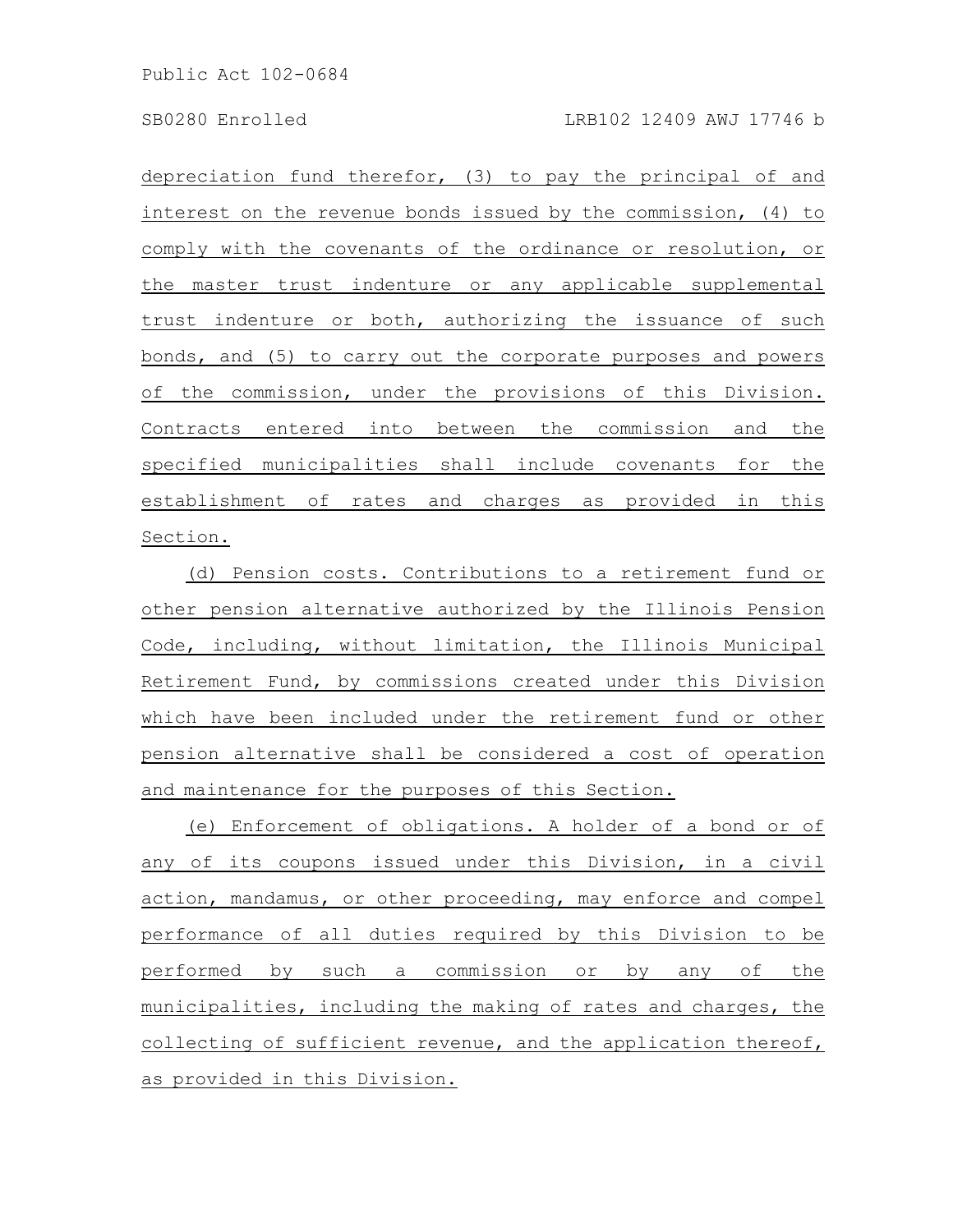(f) Construction contracts. All or any portion of a waterworks system or other public improvement of such a commission, when the expense thereof will exceed the greater of (i) \$25,000 or (ii) the amount of expense above which a work or public improvement by a municipality must be let to the lowest responsible bidder after advertising for bids under Section 8-9-1 of this Code, shall be constructed, maintained, or repaired either: (1) by a contract let to the lowest responsible bidder after advertising for bids, in the manner prescribed by the commission's bylaws, rules, and regulations and by the vote required as established in the intergovernmental agreement pursuant to Section 11-135.5-25; or (2) without advertising for bids, if authorized by a vote of greater than a majority of all the commissioners as established in the intergovernmental agreement pursuant to Section 11-135.5-25. The commission's bylaws, rules, and regulations shall provide for an alternative procedure for emergency procurement if an emergency makes it impracticable to follow the procedures in this subsection.

(g) Project labor agreement. In connection with a contract by a commission for the construction of all or any portion of a waterworks system or other public improvement of the commission, the commission must enter into a project labor agreement with the applicable local building trades council prior to the commencement of any and all construction, building, renovation, demolition, or any material change to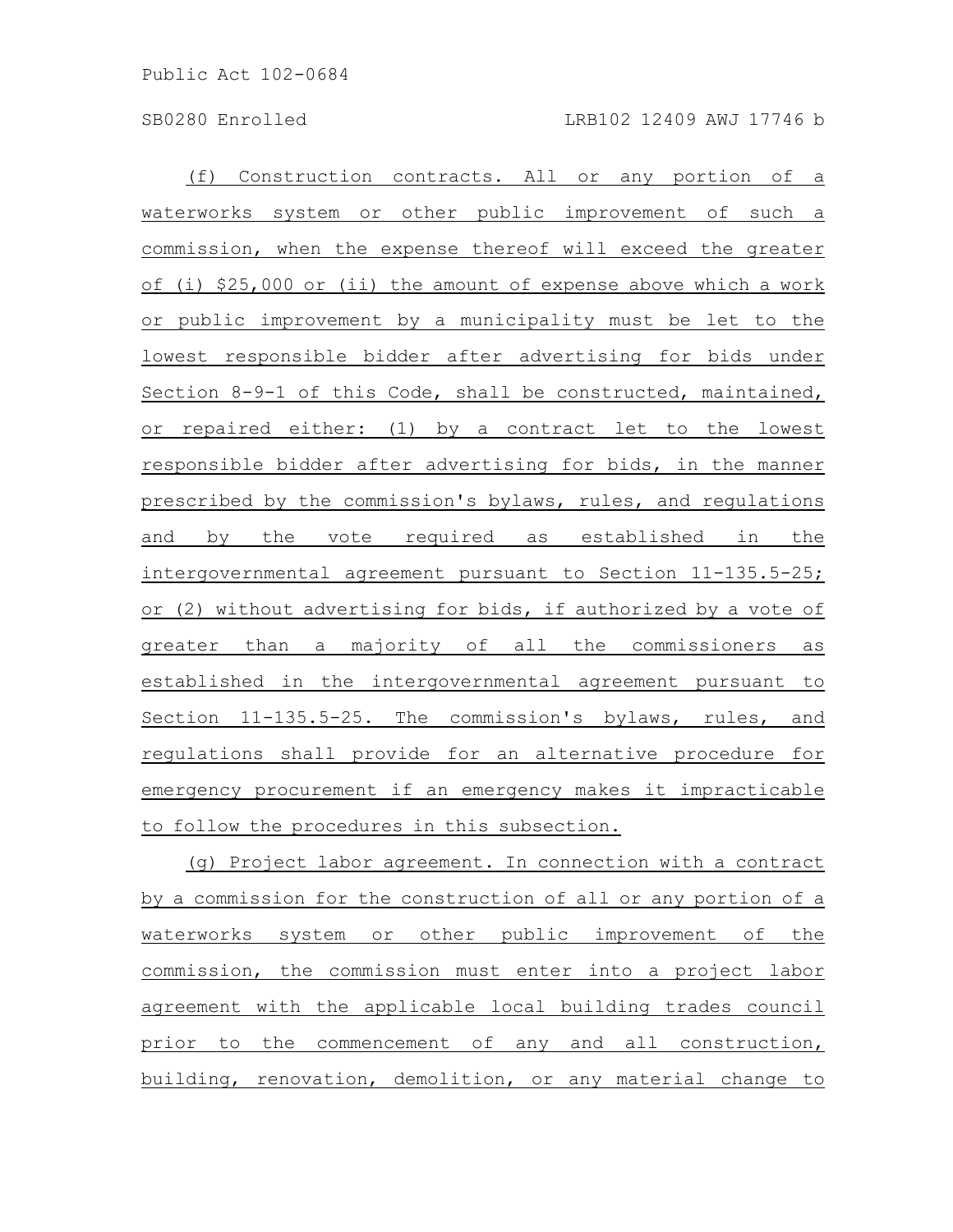the structure or land.

(65 ILCS 5/11-135.5-40 new)

Sec. 11-135.5-40. Property.

(a) Generally. A commission may (i) acquire, hold, sell, lease as lessor or lessee, transfer, or dispose of real or personal property, or interest therein, and (ii) acquire by gift, legacy, or grant any real estate or personal property, or rights therein, in all such instances as it deems appropriate in the exercise of its powers for its lawful purposes, whether the land or personal property is located within or outside the boundaries of the members of the commission. The commission also may accept any grant, subsidy, or contribution from the United States, the State of Illinois, a unit of local government, or any other governmental entity, or any combination thereof.

(b) Private property. Whenever a commission passes an ordinance for the construction or acquisition of any waterworks properties, or improvements or extension or mains, pumping stations, reservoirs, or other appurtenances thereto, which such commission is authorized to make, the making of which will require that private property be taken or damaged, such commission may cause compensation therefor to be ascertained and may condemn and acquire possession thereof in the same manner as nearly as may be, as provided for the exercise of the right of eminent domain under the Eminent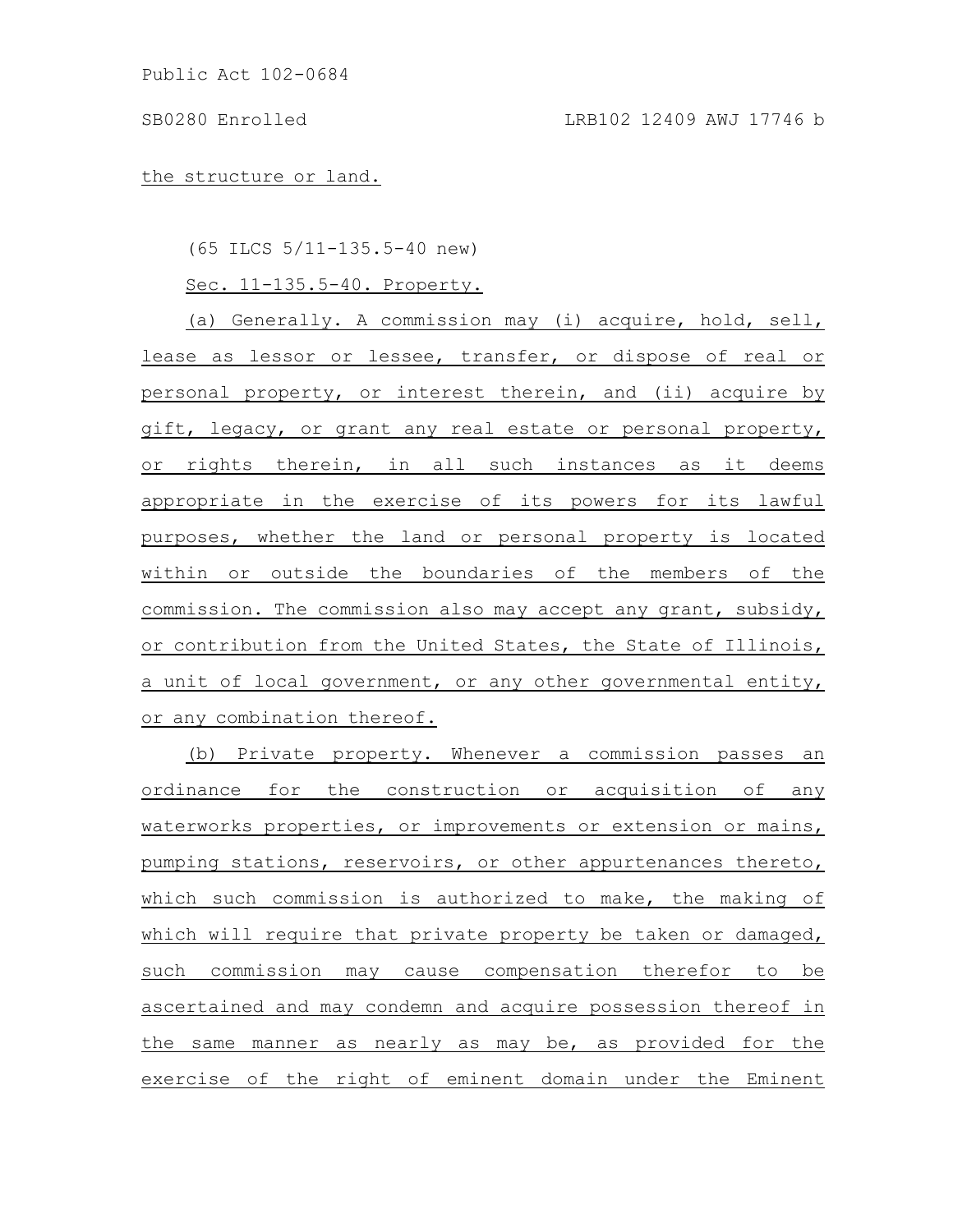Domain Act. However, proceedings to ascertain the compensation to be paid for taking or damaging private property shall be instituted in the circuit court of the county where the property sought to be taken or damaged is situated.

(c) Public property. When a commission created under this Division requires that public property be taken or damaged for the purposes specified in this Section, the commission may condemn and acquire possession of public property and cause compensation for such public property to be ascertained in the same manner provided for the exercise of the right of eminent domain under the Eminent Domain Act while the commission has the power to initiate action in the manner provided by Article 20 of the Eminent Domain Act.

(d) Highways and public ground. A commission may construct, maintain, alter, and extend its water mains as a proper use of highways along, upon, under, and across any highway, street, alley, or public ground in the State, including highways within a municipality, but so as not to inconvenience the public use thereof, and the commission may construct, maintain, and operate any conduit or conduits, water pipe or pipes, wholly or partially buried or otherwise in, upon, and along any of the lands owned by the State and under any of the public waters therein. However, the right, permission, and authority hereby created shall be subject to all public rights of commerce and navigation and the authority of the United States in behalf of such public rights and also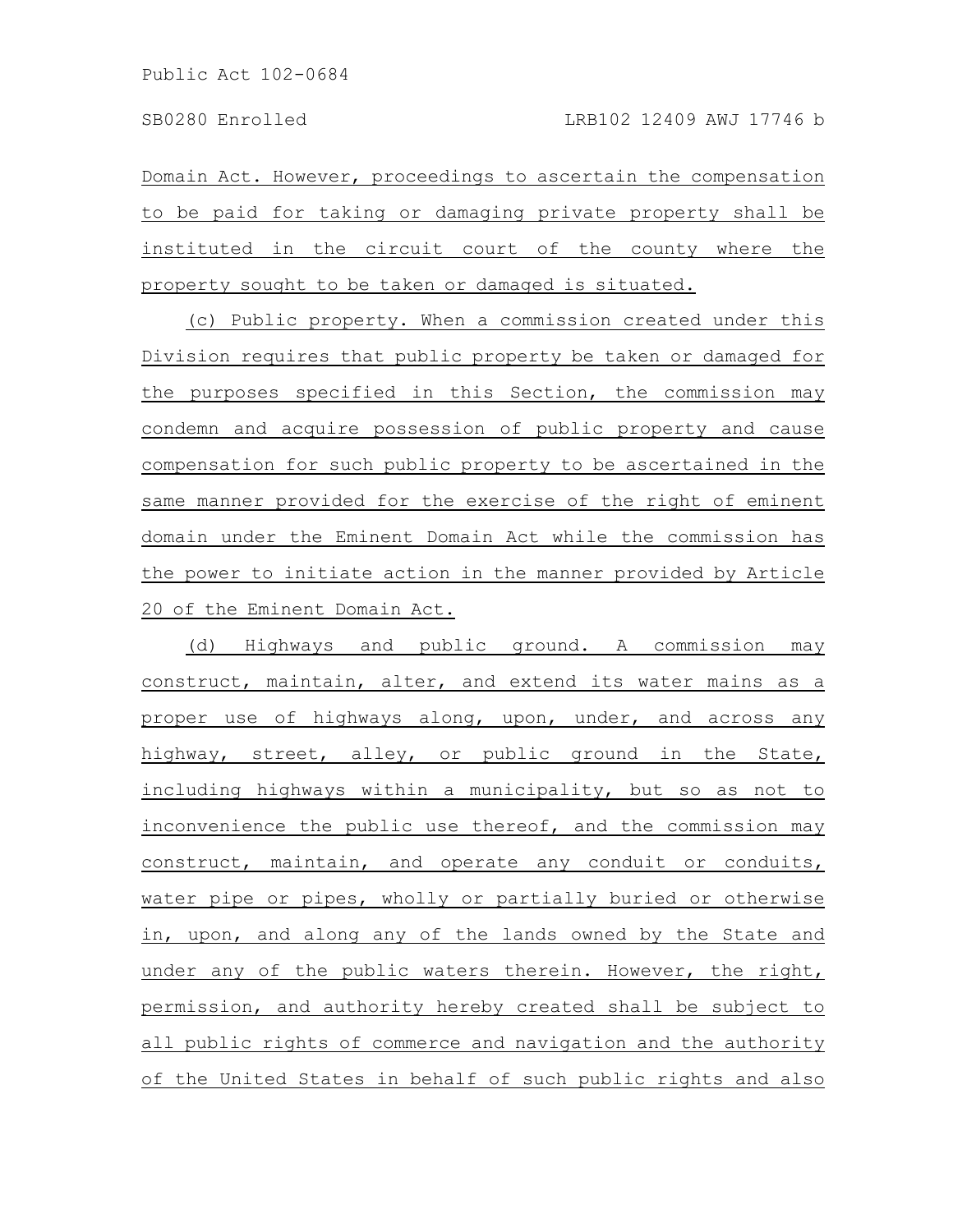the laws of the State to regulate and control the same. Notice shall be given to the highway authorities of a municipality, county, township, road district, or township district in which such highway, street, or public way may be situated at least 60 days before any construction or installation work in such highway or street shall commence. All laws and ordinances pertaining to such work for the protection of the public and of public property shall be complied with, except that no fee may be charged such commission for the construction or installation of such facilities in such public places.

(e) Surplus property. When, in the opinion of a commission, real estate owned by it, however acquired, is no longer necessary, appropriate, required for the use of, profitable to, or for best interest of the commission, such commission may, by resolution, lease such surplus real estate for a period not to exceed 99 years or sell such surplus real estate, in accordance with procedures established in the intergovernmental agreement or bylaws or adopted by resolution by such commission.

(f) Tax exemption. All property, income, and receipts of or transactions by a commission shall be exempt from all taxation, the same as if it were the property, income, or receipts of or transaction by the member municipalities.

(g) Agricultural impact mitigation agreement. For any private property that is used for agricultural purposes, as defined in Section 1-60 of the Property Tax Code, that is